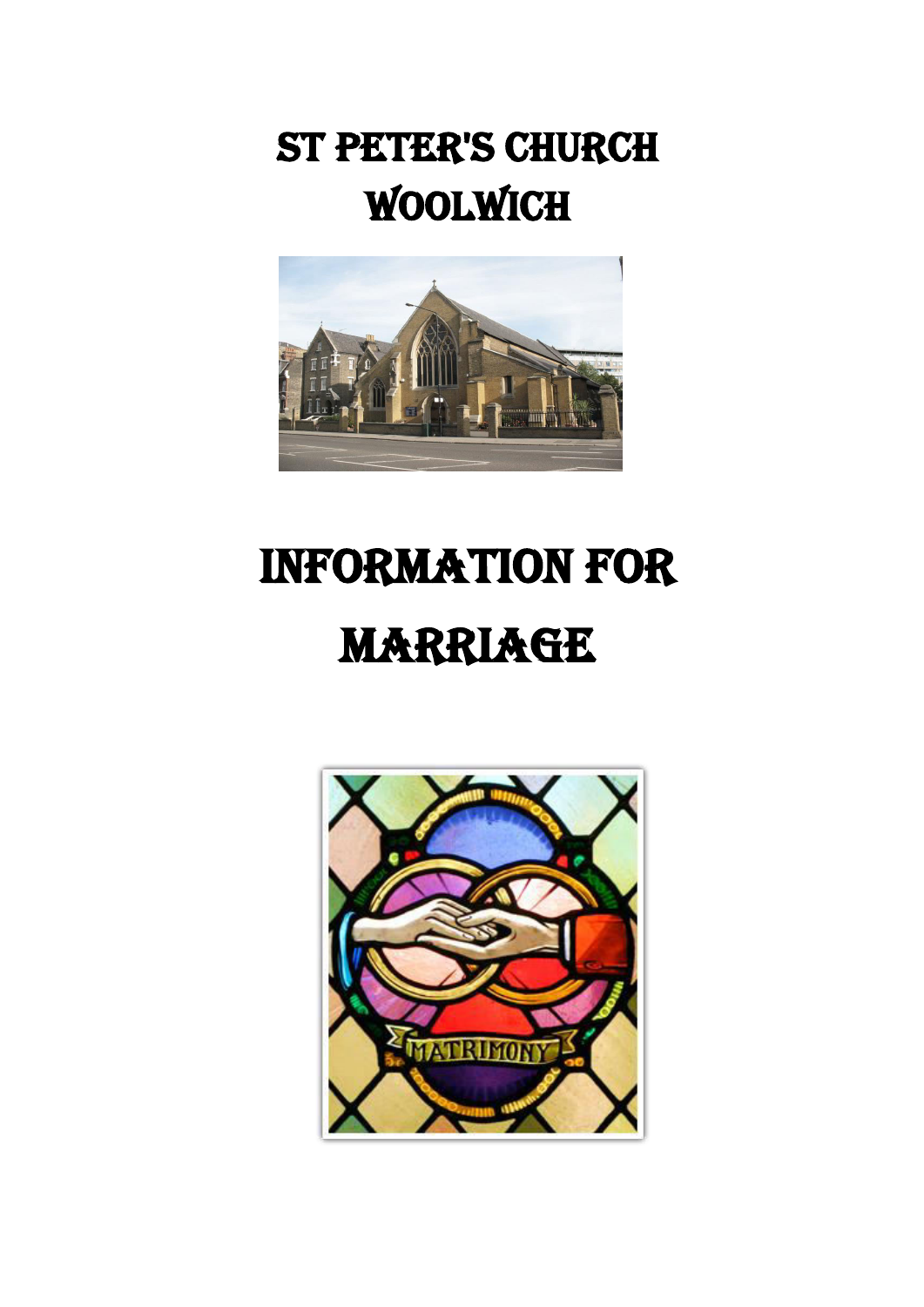Enquiries about marriage in our parish are always directed to one of our priests. Engagement is a grace filled time, and the priest will help you with your preparations for marriage. This booklet is designed to assist those preparations.

### **CONTACT DETAILS:**

St Peter's Church 103 Woolwich New Road London SE18 6EF

### **PHONE: Tel: 020 8854 0359**

**E-Mail: [parishsecretary@stpeterswoolwich.church](mailto:parishsecretary@stpeterswoolwich.church)** 

**Website: [www.stpeterswoolwich.church](http://www.stpeterswoolwich.church/)**

**Parish Priest – Fr Michael Branch Assistant Priest - Fr Anthony Uche Assistant Priest – Fr Graziano de Palma**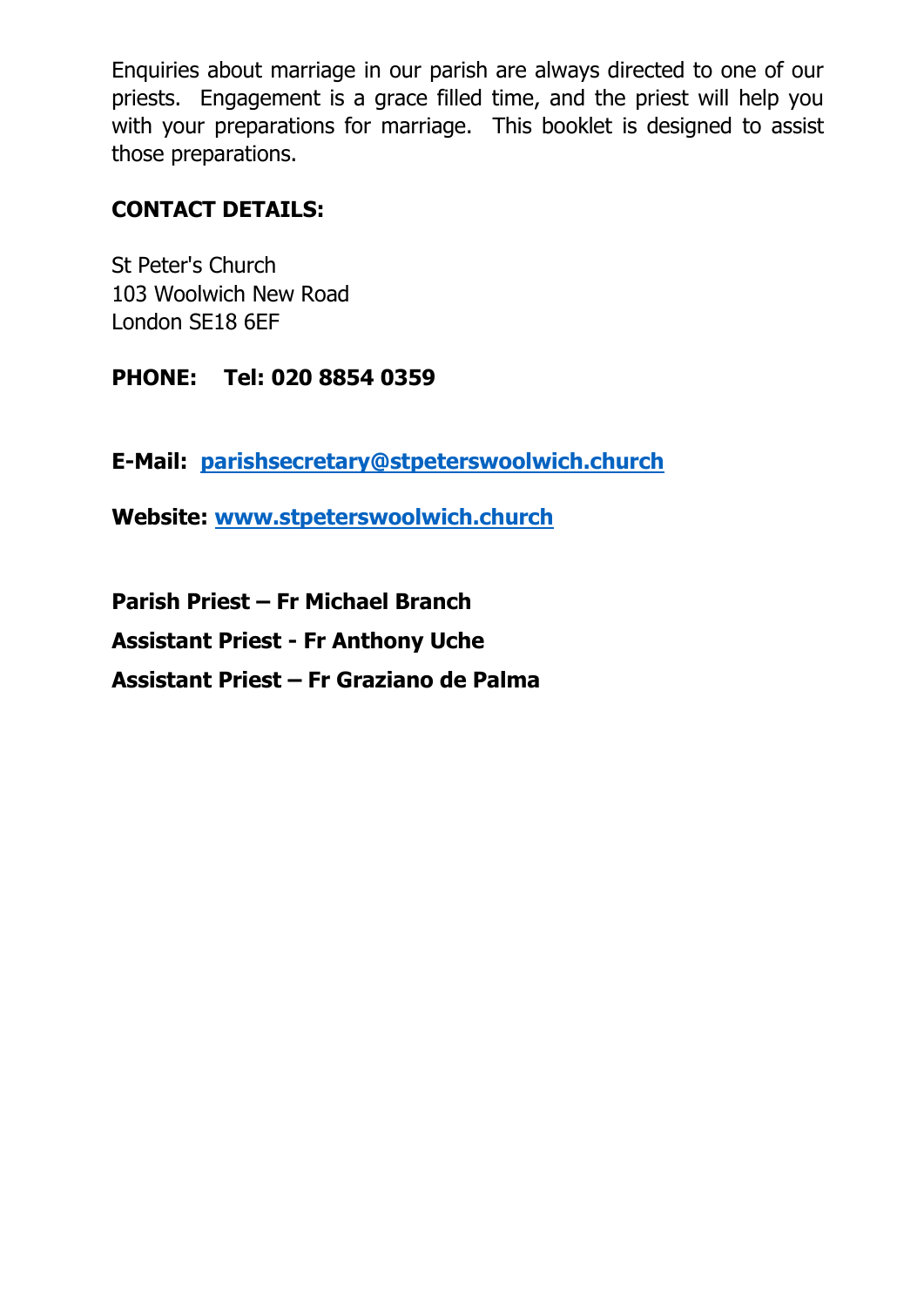# **1. Introduction**

Marriage is a Sacrament of the Church given by God and the decision to marry is one of the most important choices of anyone's life.

The Church teaches that marriage is a life-long partnership between one man and one woman, established by God and ordered to the well-being of the spouses and to the procreation and education of children.

When asking to be married in the Catholic Church you are accepting the Christian and Catholic understanding of marriage.

- Marriage is an exclusive and indissoluble union;
- Spouses have an obligation to one another of faithfulness, mutual love and support;
- Spouses must be open to the possibility that God will bless their marriage with children.

A marriage is formed when a man and woman freely and irrevocably give and accept one another as husband and wife, according to the rites and laws of the Church. God joins the spouses together in an irrevocable covenant, and gives them His grace to help them love one another and be open to the possibility of having a family.

#### 1.1 Notice for Marriage

Due to the life-long significance and gravity of marriage the Church requires a minimum of **six months' notice** for a couple to marry. This gives the opportunity for you to make proper preparation for marriage, as well as allowing time for the necessary paperwork to be completed. The first step is always to speak to one of the priests of the parish.

#### 1.2 Choosing a date

Setting a date for your wedding ceremony is always done in consultation with the priest. This is a busy parish, so it is best to do this as soon as possible. Weddings are mostly held on Saturdays in the afternoon for another day you need to consult the priest.

In some circumstances it may not be possible for a date to be set immediately. This is always the case when either partner has been through any kind of previous marriage.

#### **The date and time of your wedding service is always provisional until all paperwork, Church and civil, is in good order.**

#### 1.3 Church Fee

The parish suggests a donation of £100 for the wedding ceremony, which includes the fee for the priest to act as civil registrar. This should be paid before your wedding either by cash or by cheque. **Cheques should be made payable to "St Peter's Church, Woolwich".**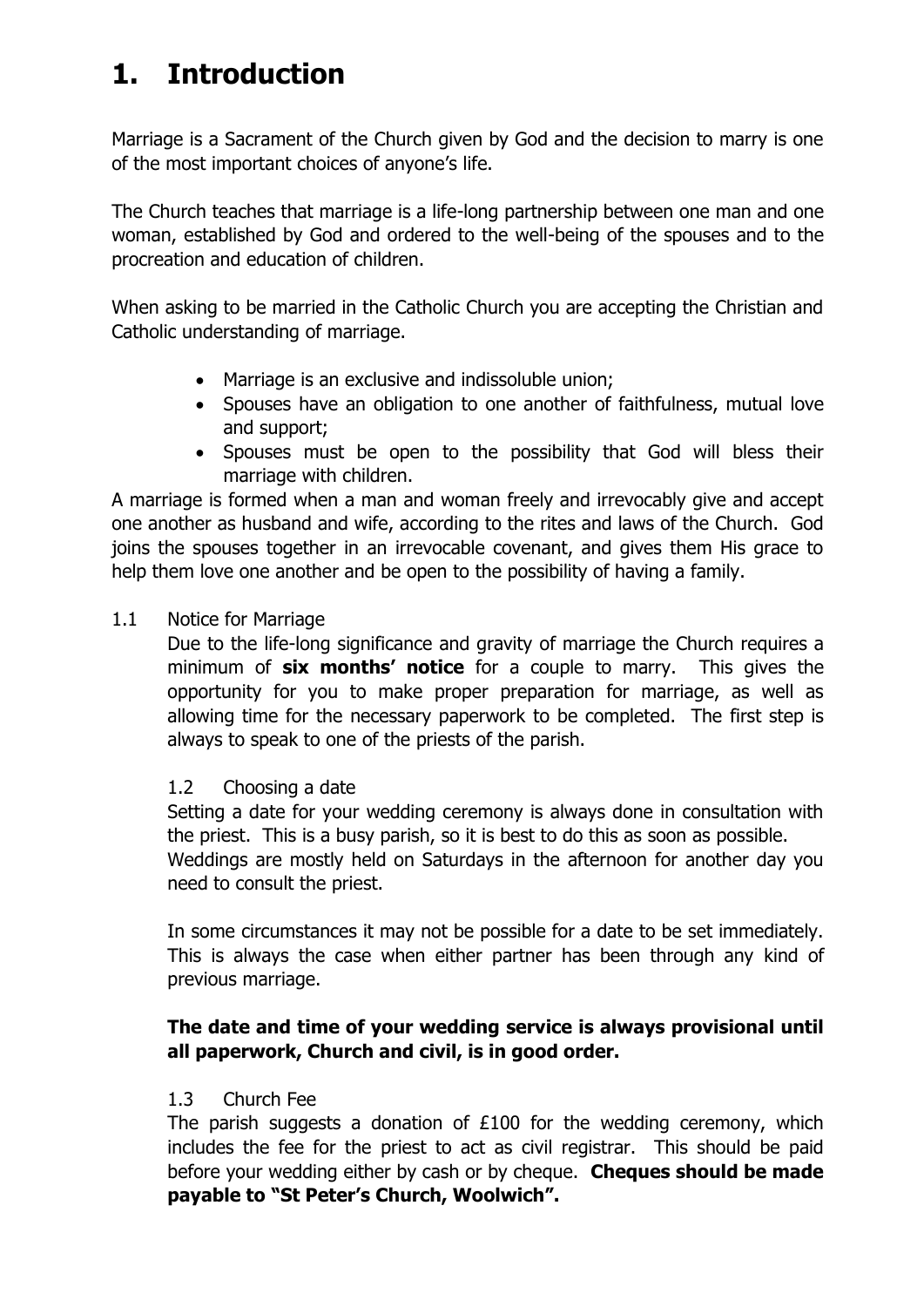If you are a tax-payer please remember to fill in the Gift Aid form which is on the Stand at the back of the church, as this allows the parish to claim an extra 25% from HM Revenue & Customs at no cost to yourselves.

In cases of hardship, please speak with the priest.

1.4 Marriage Preparation

Depending on your situation or circumstances marriage preparation can take a very long time, if it involves annulments, permissions and dispensation. So it is always important to start early and give yourself enough time to sort out such issues.

# **2. Pre-Marriage Course**

A necessary part of the preparation for marriage is attendance of a pre-marriage course. There are a number of courses that run regularly throughout the diocese. There is usually a fee. An up-to-date list can be found on the diocesan website: [www.rcsouthwark.org.uk./marriage\\_prep\\_courses.html.](http://www.rcsouthwark.org.uk./marriage_prep_courses.html) or contact the South East Area Tel: 0208 690 9310 or email them at [marriagese@tiscali.co.uk](mailto:marriagese@tiscali.co.uk) Follow the links for "Marriage, Family and Life", then "Marriage Preparation".

# 3. **Church Law Requirements**

To marry in the Catholic Church both parties must demonstrate their freedom to marry.

#### **If you have been through any kind of marriage in the past, whether civil (including civil partnership), religious, tribal, traditional or custom, it is essential that you declare this to the priest.**

The priest will assist you in completing the necessary Church paperwork for marriage, and inform you what documents you must provide. These need to be original documents and not photocopies.

On the back of this booklet is a checklist to help you.

- **3.1** For a Catholic
	- **1. Baptismal Certificate**, issued within six months of the date of the wedding. Older or original certificates cannot be accepted.

**2. Confirmation Certificate**, if you have received the Sacrament of Confirmation.

**3. Permission from your Parish Priest**, if you do not live within the boundaries of your parish.

- **4. Statutory Declaration of Freedom**, signed and witnessed by a Commissioner of Oaths (ie a solicitor), parents or a guardian.
- **5. Dispensation,** from Disparity of Cult or from Canonical Form
- 6. **A letter of consent** if you are a minor**.**
- **3.2** For the Non-Catholic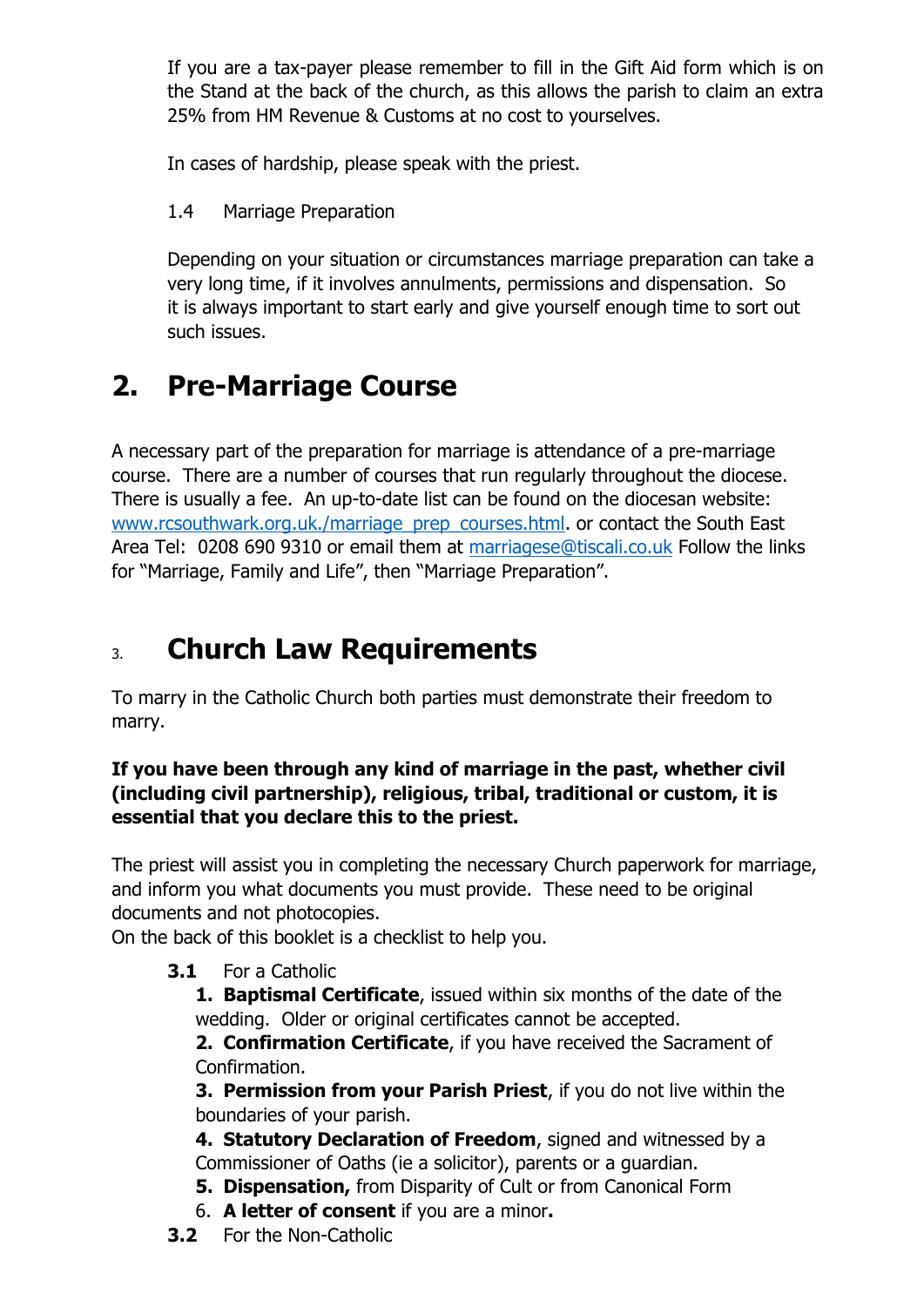**1. Baptismal Certificate** – if you have been baptised. For a non-Catholic there is no six month rule, so either the original certificate or a more recently obtained copy are acceptable.

**2. Statutory Declaration of Freedom**, signed and witnessed by a Commissioner of Oaths (ie a Solicitor), parents or a guardian.

3. **A letter of consent** if you are a minor.

#### 3.3 Marrying a Non-Catholic

A Catholic who wishes to marry someone who is not a Catholic requires either permission or a dispensation from their bishop, depending on the circumstances. The priest will explain this to you.

The Catholic party is asked to sign a promise to continue living their own faith and to do all in their power to have children of the marriage baptised and brought up in the Catholic Faith. The non-Catholic partner needs to be aware of the promise, and agreeable to it.

#### 3.4 Under 18?

If one or both of you is under 18 you must obtain a letter from your parents giving you permission to marry. The person you are to marry must be mentioned by name.

#### 3.5 Close family or blood relationships

Permission or dispensations are required for certain intended marriages between first cousins, or other close family or blood relationships. The priest will provide more information.

3.6 Permissions and Dispensations are normally given by the Archbishop's office.

# 4. **Civil Law Requirements**

The Catholic Church is only permitted to celebrate marriages that are also recognised in Civil Law. At the wedding ceremony the civil Marriage Register is signed by the couple, their witnesses and the priest. The priests of the parish are recognised by the State as Authorised Persons entitled to act on behalf of the Registrar.

#### **No marriage can take place without a Superintendent Registrar's Certificate having been issued for each party. It is your responsibility to obtain these and give them to the priest.**

- 1. Twenty eight days' residence in the Registration District is necessary prior to giving Notice of Marriage to the Registrar.
- 2. Each party to the marriage must give notice of their intention to marry in person, to the Superintendent Registrar of the Registration District where they reside. A fee is payable for each notice, currently £35 per person.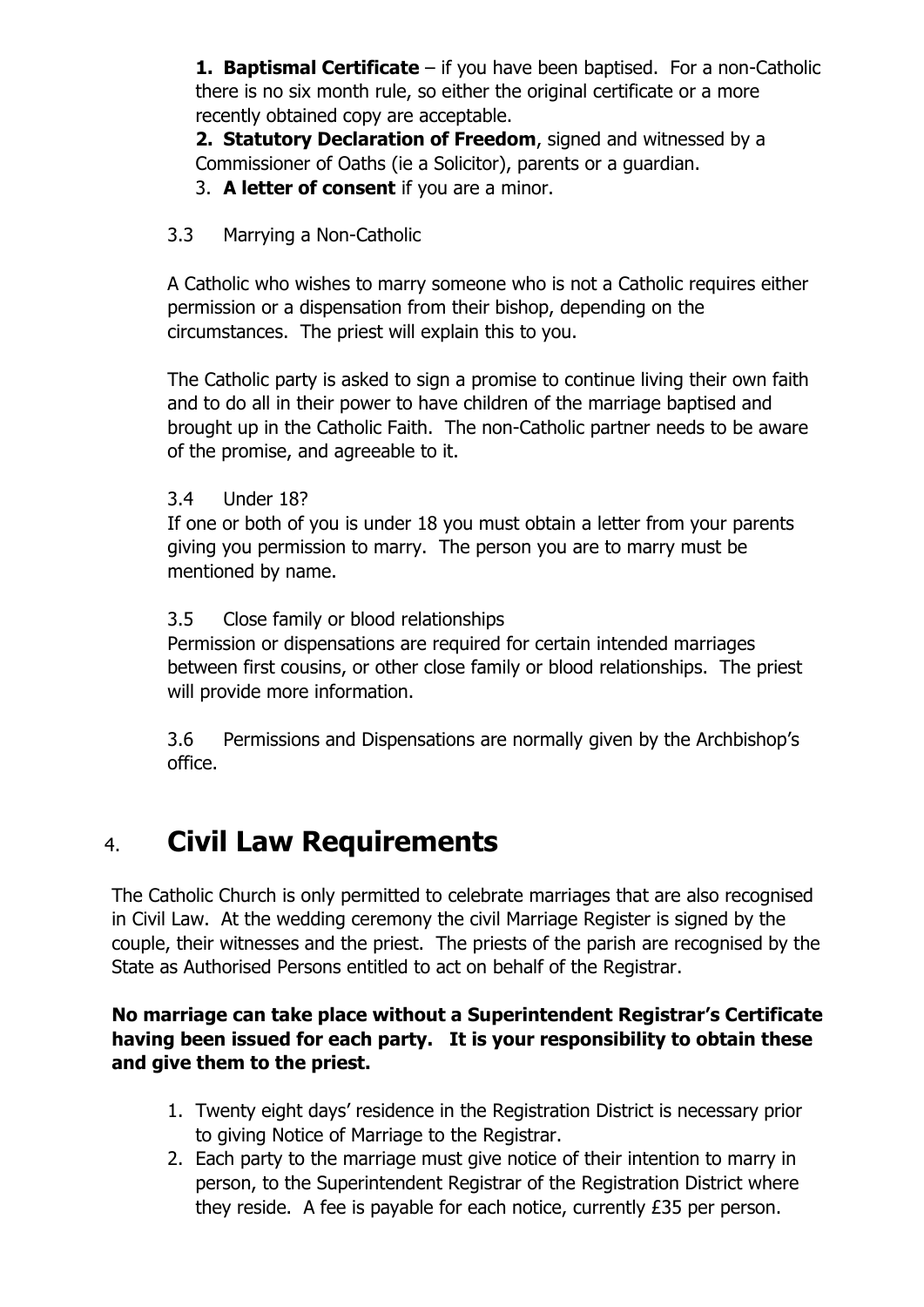3. The Superintendent Registrar can issue the Marriage Authority certificate after 15 clear days of notice has been given.

The Register Office will advise as to what identification you will need to give Notice of Marriage. Often this is a civil Birth Certificate or Passport. If you are under 23, your Birth Certificate must be produced.

#### 4.1 GREENWICH REGISTER OFFICE

If you live in the Royal Borough of Greenwich you can make enquiries to the Royal Borough of Greenwich Register Office online:

www.royalborough of greenwich.gov.uk. Follow the links for "A-Z of Website" and then choose "M" for "Marriage".

Contact the Register Office Marriages, Woolwich Town Hall, Wellington Street, Woolwich SE18 6PW.

Opening Times: Monday to Friday 9am to 5pm. 020 8921 5015 [registrar@royalgreenwich.gov.uk](mailto:registrar@royalgreenwich.gov.uk)

- 4.2 NON-BRITISH CITIZENS
- If you are not both British citizens you are advised to contact the relevant embassy or consulate as special rules may apply.

You can also get advice from the Citizens Advice Bureau. The Local Greenwich Citizens Advice Bureau can be contacted as follows:

Greenwich Citizens Advice Bureau

Polytechnic Street Old Town Hall, London SE18 6PN, London, SE18 6PN Phone Number: (020) 8853 9499

# 5. **Marrying outside the country**

Marriages that are celebrated outside the country but prepared in the parish are usually channelled through the Archbishop's Office. The documents and marriage papers are therefore sent to the parishes where the marriage will be celebrated. **There is a DHL postage cost for the marriage papers that are sent directly to the parish. This payment must be given to the parish where the papers are being processed.**

# 6. **Preparing the Wedding Ceremony**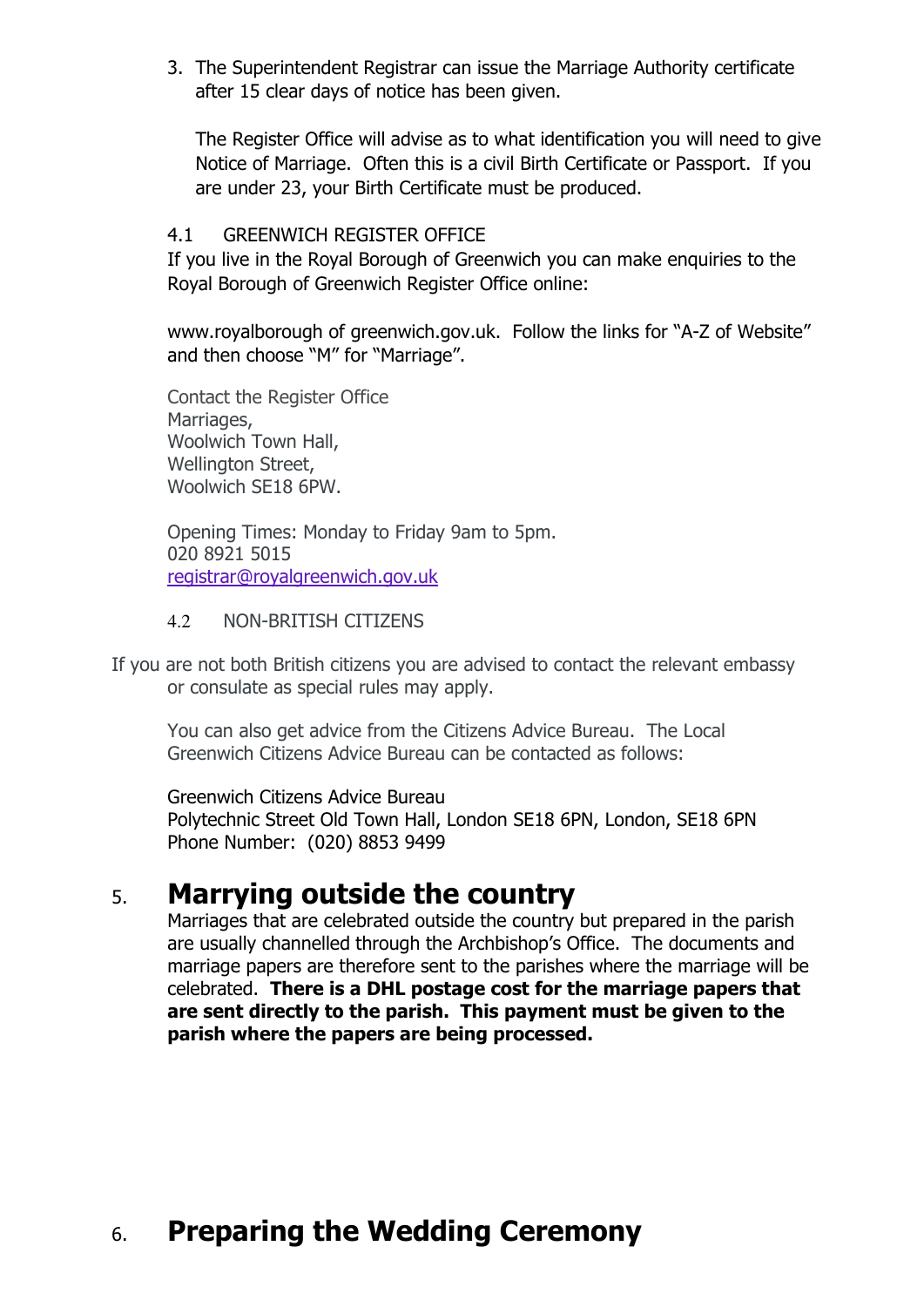The priest will discuss all the details of the wedding ceremony with you.

#### 6.1 NUPTIAL MASS OR WEDDING SERVICE?

Holy Mass is the source and summit of the Christian life, and it is customary for weddings to be celebrated with a Nuptial Mass. That means Mass is celebrated in the usual way, including the Eucharistic Prayer and the distribution of Holy Communion, but with the addition of the Rite of Marriage.

However, in some circumstances the priest may advise against a Nuptial Mass. For example, if one party is not Catholic and therefore unable to receive Holy Communion. In these cases, a Wedding Service is celebrated instead. In a Wedding Service there is no Eucharistic Celebration or distribution of Holy Communion.

#### **NB: For couples if one party is not a catholic the church advises a wedding service instead of a Nuptial Mass.**

#### 6.2 FLOWERS

For most of the year a team of volunteers decorates the church with flowers.

If you wish to have special flowers in the church, you are welcome to engage a florist. We ask that any altar arrangements be left in the church after your wedding. It may also be necessary for the florist to contact the parish to arrange times of access.

During the summer it is not uncommon for the parish to have two weddings on a Saturday afternoon. In that case you may wish to arrange the flowers together with the other couple and share the costs. The priest will put you in touch with each other.

If you have flower affixed to the pew-ends please arrange to have them removed after the wedding.

During the season of Lent it is not permitted to decorate the church with flowers even at weddings.

#### 6.3 CHOOSING READINGS

During the wedding ceremony, as at Mass, there are readings from the Scripture. Please note that only readings from Scripture are permitted in the wedding liturgy.

At the wedding there is a choice between two or three readings. The selection of readings to choose from can be found in a booklet called "Choosing the Readings" which you will find inside the green guide "Your Wedding". The priest will explain and help you to choose.

#### **FIRST READING**

Choose one reading from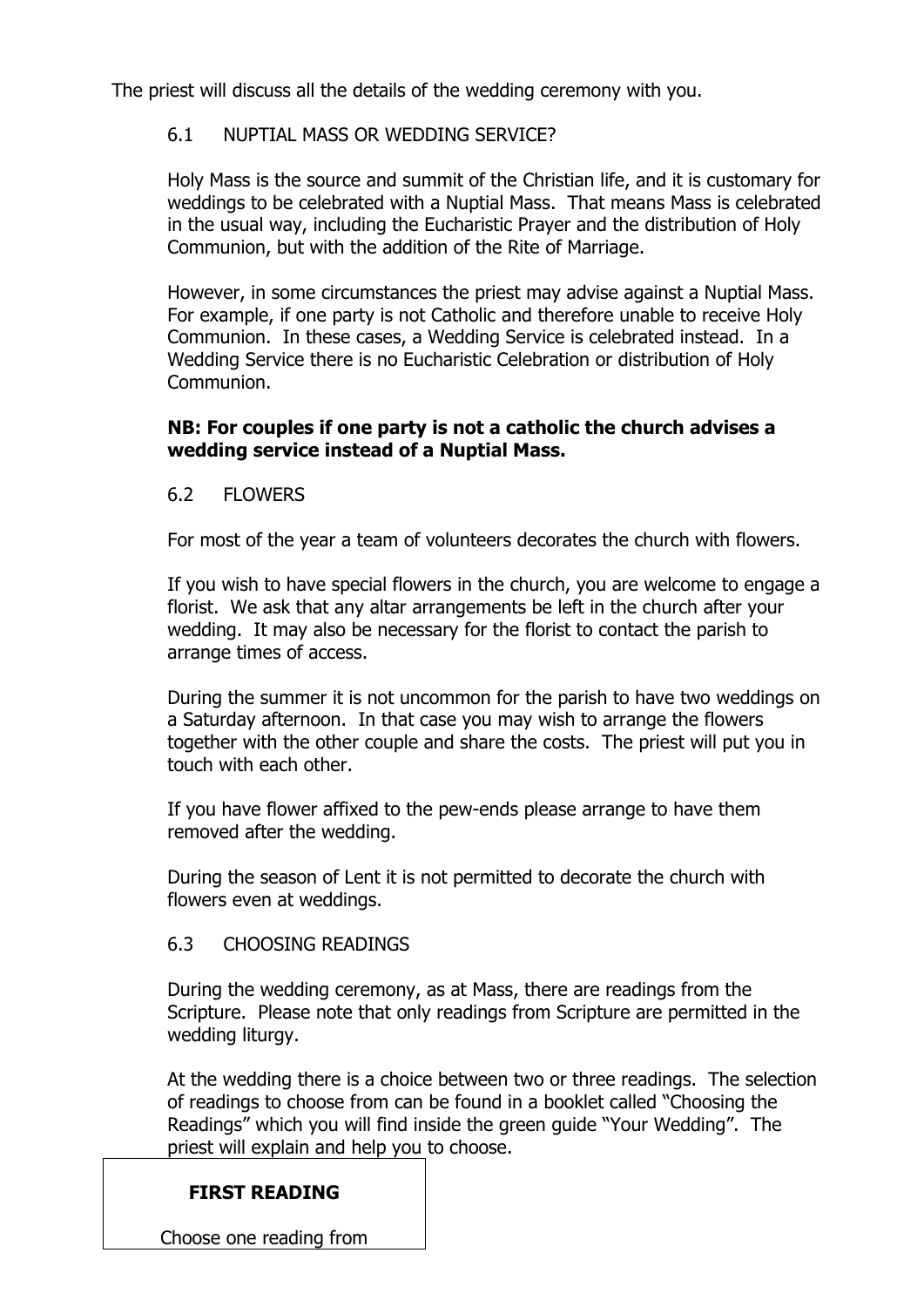Old Testament readings or Choose one of the New Testament readings

#### **RESPONSORIAL PSALM**

This is usually indicated by the choice of First reading. The priest will help you get the right one. The Psalm may also be sung.

#### **GOSPEL**

Choose one of the Gospel readings. This is always read by the Priest.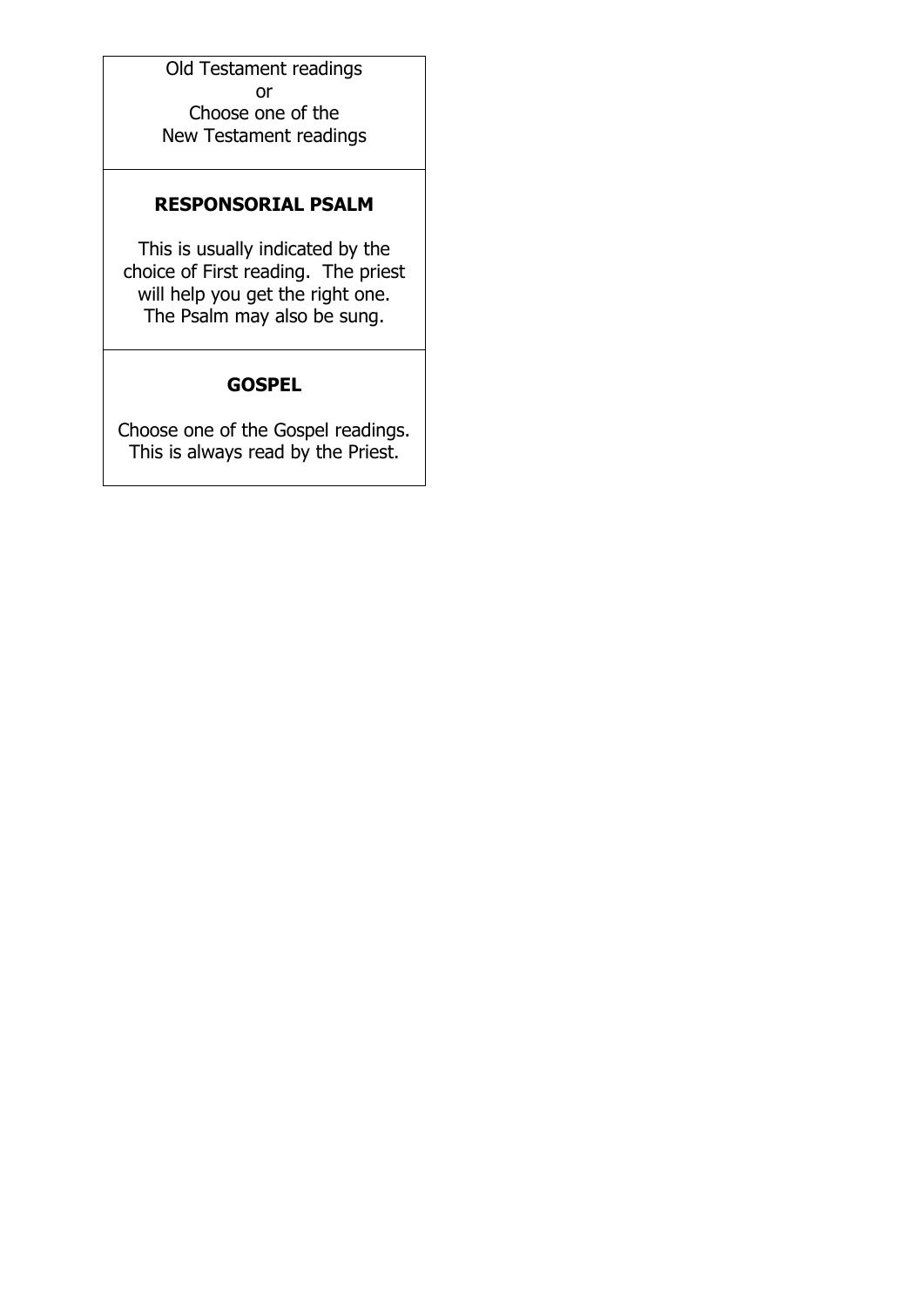#### **FIRST READING**

Choose one reading from Old Testament readings or

Choose one of the New Testament readings

#### **RESPONSORIAL PSALM**

This is usually indicated by the choice of First reading. The priest will help you get the right one. The Psalm may also be sung.

#### **GOSPEL**

Choose one of the Gospel readings. This is always read by the Priest.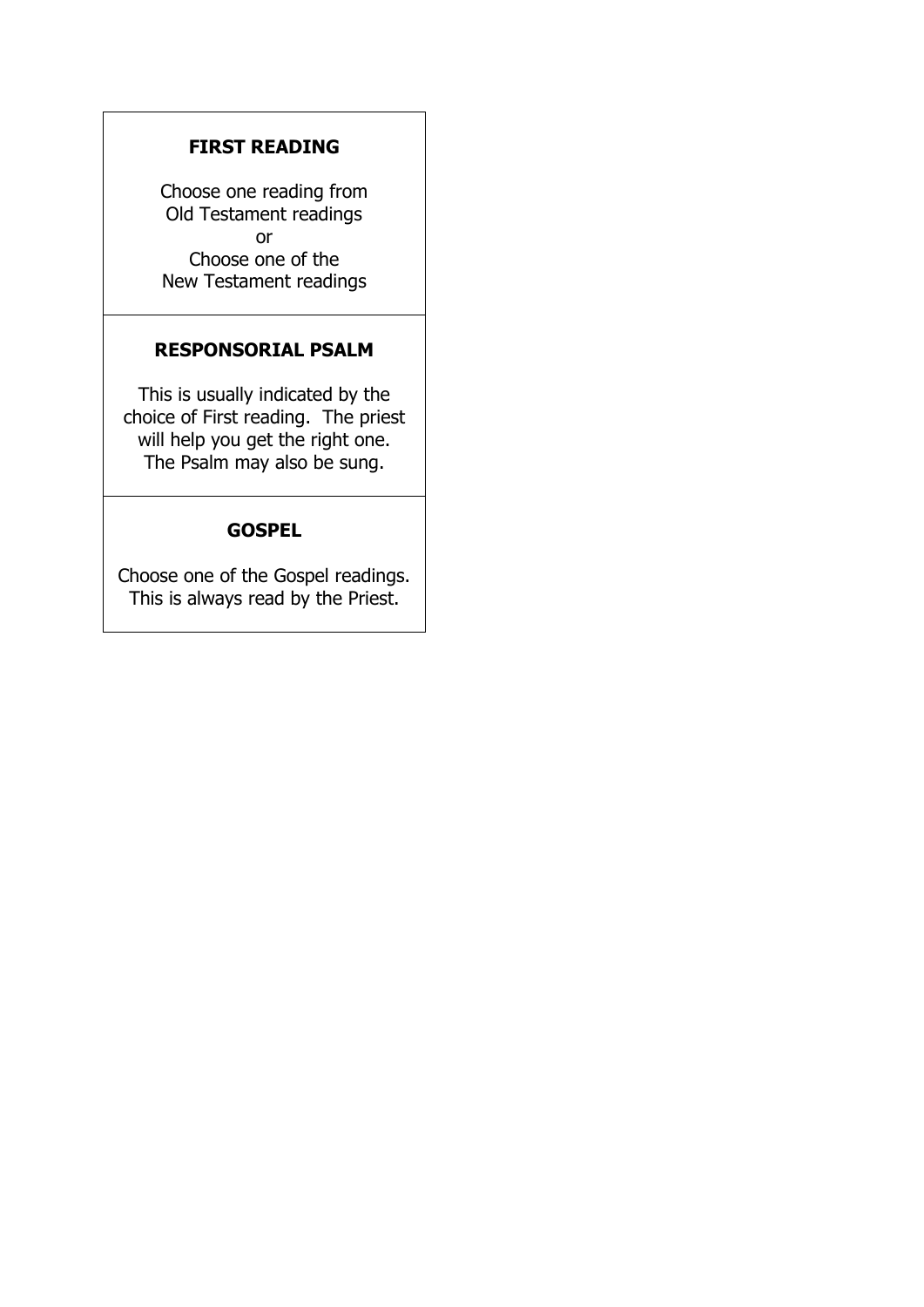#### **FIRST READING**

Choose one of the Old Testament readings

#### **RESPONSORIAL PSALM**

This is indicated by the choice of first reading. The priest will help you get the right one. The psalm may also be sung

#### **SECOND READING**

Choose one of the New Testament readings.

#### **GOSPEL**

Choose one of the Gospel readings. This is always read by the Priest.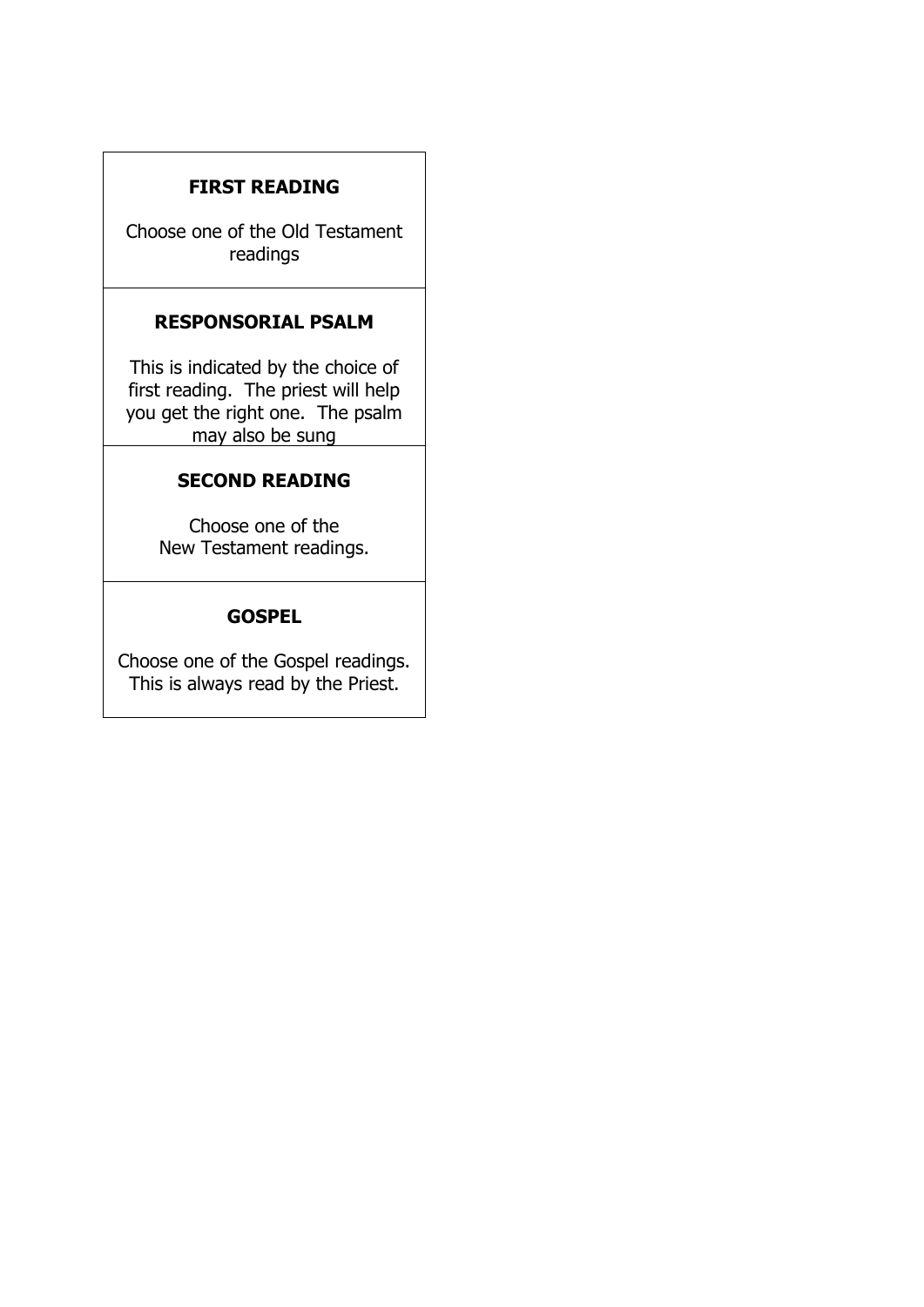### **6.4 CHOOSING HYMNS AND MUSIC**

Sacred music is important in Catholic Liturgy. At most weddings there is an organist and hymns.

Please note that only "religious" hymns are permitted in Church. Secular music does not have a place in Catholic liturgy, and should be used at some other occasion.

The priest will discuss the possibilities for hymns and music with you. All music must be agreed in advance.

Parish Organist

Our parish organist is Louis Da Silva. You should contact him through the parish office as soon as possible once a date has been set for your wedding.

If you are unsure of what music you would like, Louis will be happy to advise you. You will need to agree music with him at least one month in advance of your wedding.

#### **Hymns suggestions**

**These are suggestions of hymns commonly sung at weddings.** 

**Nuptial Mass – two or three hymns are recommended.** 

**Wedding Service – one hymn is recommended.** 

#### **Organ Music during the signing of the Register**

Ave Maria (Bach/Gounod) Ave Maria (Schubert)

#### **Organ Music for the Procession of the Bride and Groom**

Wedding March

### **Playing CDs**

Our parish does have the facility to play music CDs (**NO POP SONGS**).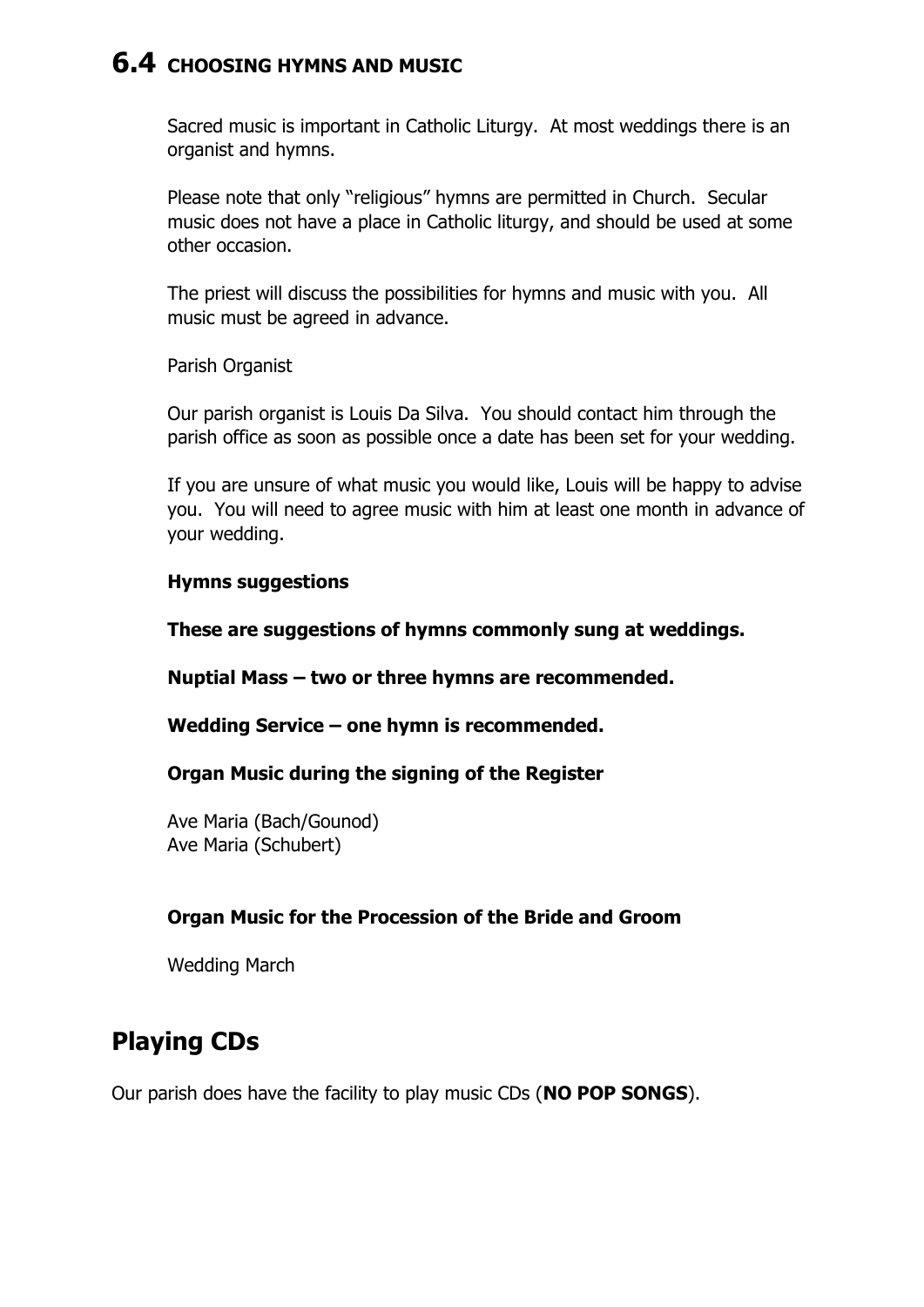#### 6.5 **INVOLVING FAMILY AND FRIENDS**

The most important "involvement" anyone can have in the wedding liturgy is their presence and prayers. This prayerful presence, listening and responding to the liturgy is the means by which the congregation commend you and your new married life to the Lord.

There are certain elements in the Mass in which you may ask your guests to be further involved.

#### **Reading**

One or more people may be involved in reading during the wedding liturgy as follows

- First reading
- Psalm (though this is often read together with the first reading)
- Second reading (if you chose to have three readings option 2 above)
- Bidding prayers (this may be shared between two people)

#### **The Gospel reading is always read by the priest.**

#### **Offertory Procession**

If a Nuptial Mass is celebrated, two people may be chosen to present the gifts of bread and wine. This may be the bride and groom.

#### **Witnesses**

Two official witnesses should be chosen, one to represent the bride and one to represent the groom. The witnesses will sign the civil marriage register together with the couple.

#### 6.6 **REHEARSAL**

Please arrange the date for your wedding rehearsal with the priest. As well as the wedding couple, it is helpful for the following to attend where possible.

- Best man
- Father of the bride, or whoever is giving the bride away
- One of the bridesmaids
- One of the ushers

The rehearsal is also an opportunity for the readers you have chosen to practice their readings should they wish.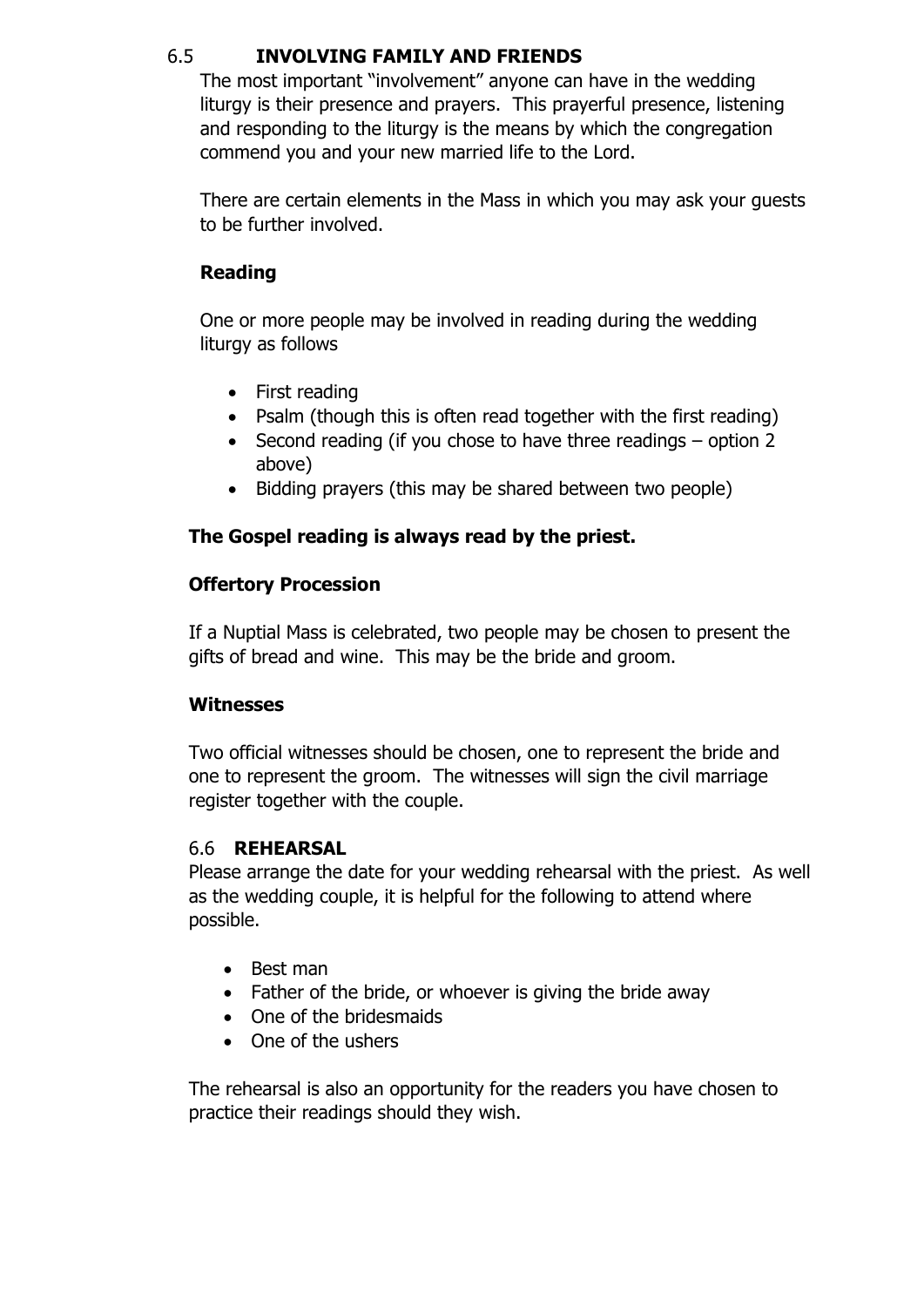#### **6.7 PARKING**

Please ask your family and friends to park at Tesco's Car Park – right opposite the church, and ask us for a Tesco parking voucher. Please check the time limit. (Normally allowed 3 hours parking, but this could change).

#### **6.8 Photography**

Within reasonable limits this is permitted during the service by a photographer you appoint. A video camera is allowed at a fixed and agreed position in the church.

#### 6.9 **Confetti**

Please inform your guests that the throwing of rice and confetti, or anything similar, is not permitted in the church or outside. Please save it for later in the day elsewhere.

#### 6.10 **Transport**

The nearest station to St Peter's Church is Woolwich Arsenal Station – walking distance only  $2 - 3$  minutes from the station. Situated right opposite Tesco's Store.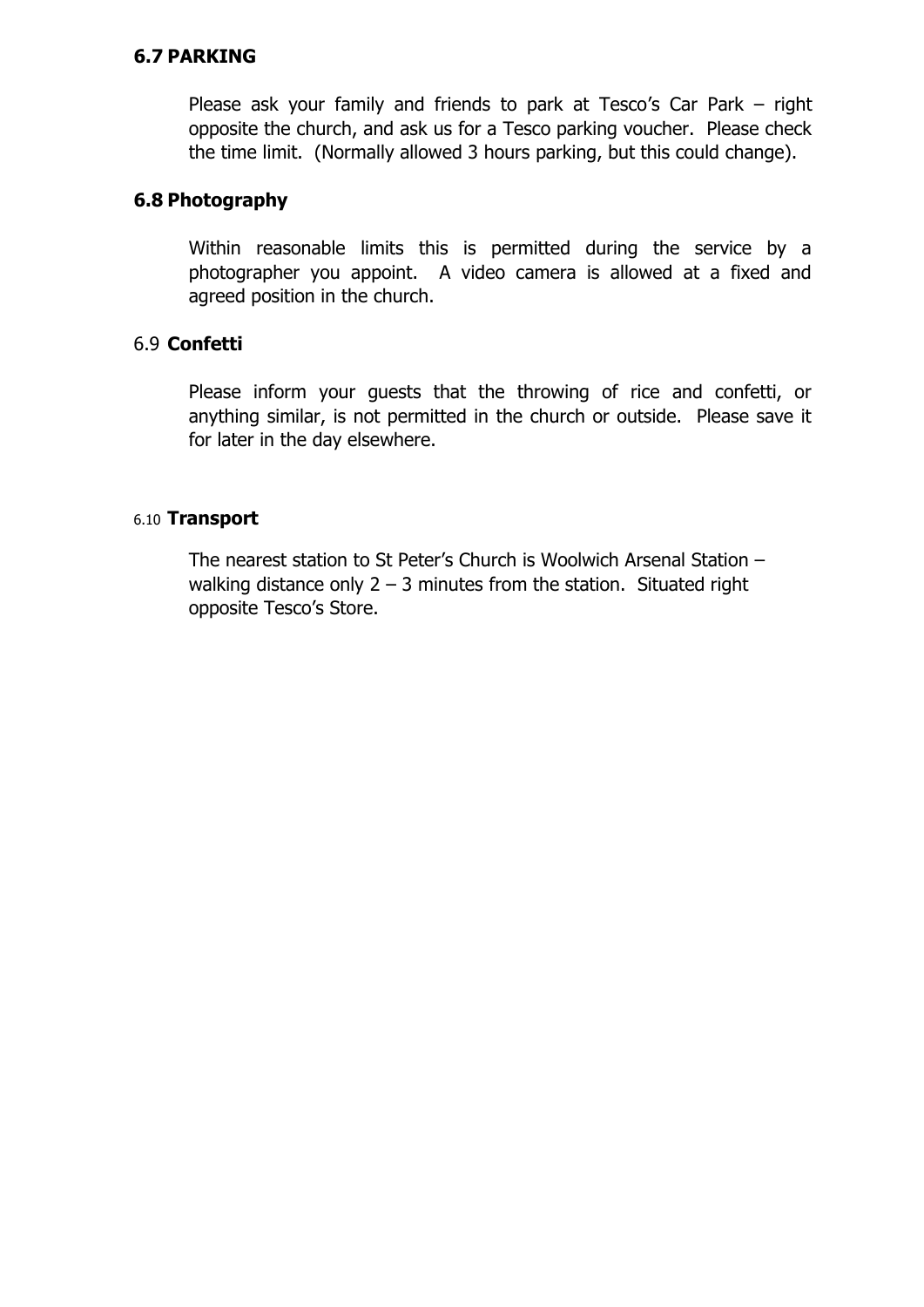# **FIRST READING FROM THE OLD TESTAMENT (Outside the Easter Season)**

#### **1. A Reading from the book of Genesis (1 :26-28.31)**

God said, 'Let us make man in our image, in the likeness of ourselves, and let them be masters of the fish of the sea, the birds of heaven, the cattle, all the wild beasts and all the reptiles that crawl upon the earth.'

God created man in the image of himself, in the image of God he created him, male and female he created them.

God blessed them, saying to them, 'Be fruitful, multiply, fill the earth and conquer it. Be masters of the fish of the sea, the birds of heaven and all living animals on the earth.' God saw all he had made, and indeed it was very good.

#### **The word of the Lord**

#### **Followed by Psalm 32**

#### **R: The Lord fills the earth with his love.**

#### **2. A Reading from the book of Genesis (2: 18-24)**

The Lord God said, 'It is not good that the man should be alone. I will make him a helpmate.' So from the soil the Lord God fashioned all the wild beasts and all the birds of heaven. These he brought to the man to see what he would call them; each one was to bear the name the man would give it. The man gave names to all the cattle, all the birds of heaven and all the wild beasts. But no helpmate suitable for man was found for him. So the Lord God made the man fall into a deep sleep. And while he slept, he took one of his ribs and enclosed it in flesh. The Lord God built the rib he had taken from the man into a woman, and brought her to the man. The man exclaimed: 'This at last is bone from my bones, and flesh from my flesh! This is to be called woman, for this was taken from man. , This is why a man leaves his father and mother and joins himself to his wife, and they become one body.'

#### **The word of the Lord**

#### **Followed by Psalm 148 with a choice of antiphon**

#### **R: Praise the name of the Lord**

**or**

#### **R: Alleluia!**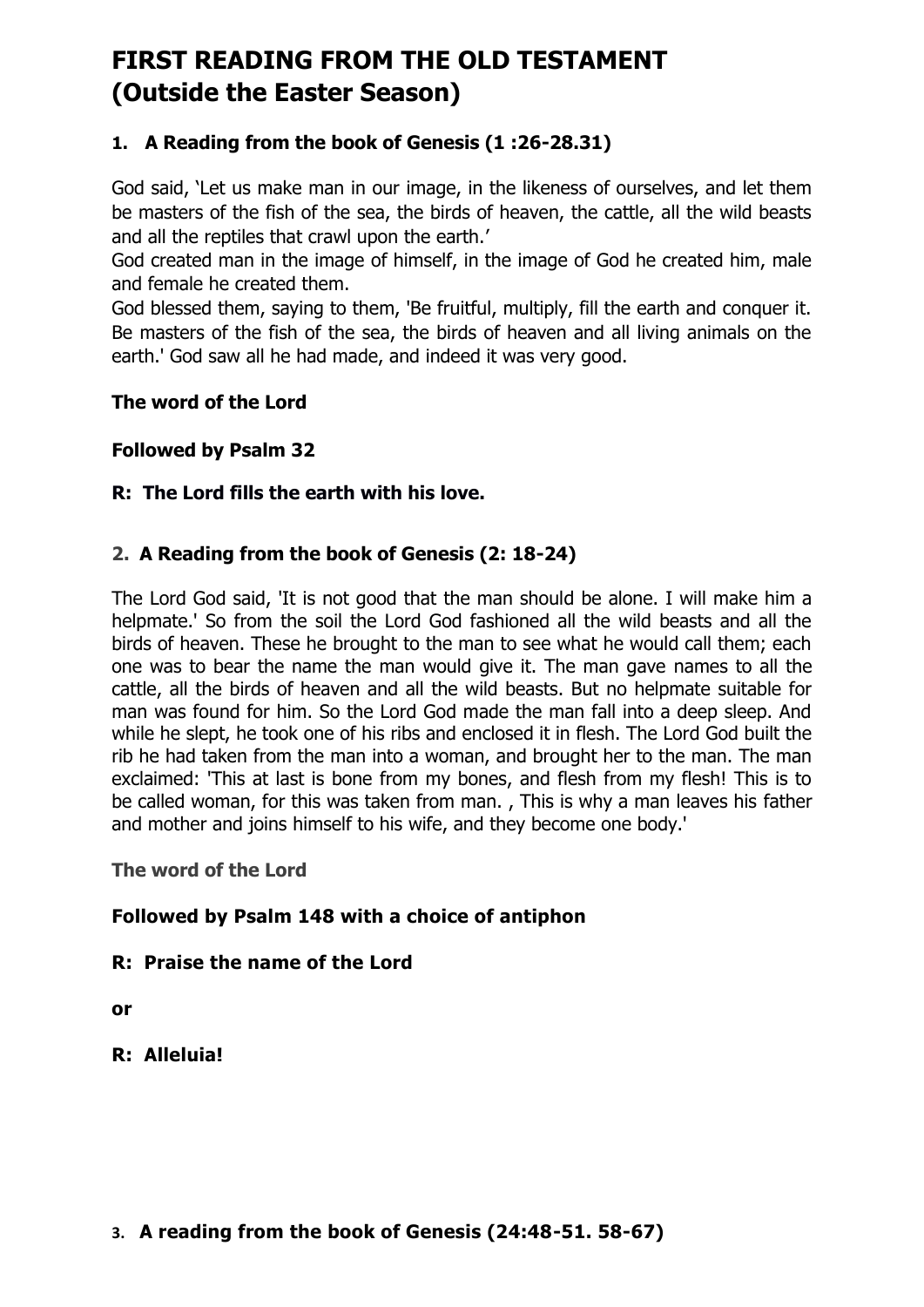Abraham's servant said to Laban, 'I blessed the Lord, God of my master Abraham, who had so graciously led me to choose the daughter of my master's brother for his son. Now tell me whether you are prepared to show kindness and goodness to my master; if not, say so and I shall know what to do.'

Laban and Bethuel replied, 'This is from the Lord; it is not in our power to say yes or no to you. Rebekah is there before you. Take her and go; and let her become the wife of your master's son, as the Lord has decreed.' They called Rebekah and asked her, 'Do you want to leave with this man?' 'I do,' she replied. Accordingly they let their sister Rebekah go, with her nurse, and Abraham's servant and his men. They blessed Rebekah in these words:

'Sister of ours, increase to thousands and tens of thousands! May your descendants gain possession of the gates of their enemies!' Rebekah and her servants stood up, mounted the camels, and followed the man. The servant took Rebekah and departed.

Isaac, who lived in the Negeb, had meanwhile come into the wilderness of the well of Lahai Roi. Now Isaac went walking in the fields as evening fell, and looking up saw camels approaching. And Rebekah looked up and saw Isaac. She jumped down from her camel, and asked the servant, 'Who is that man walking through the fields to meet us?'

The servant replied, 'That is my master'; then she took her veil and hid her face. The servant told Isaac the whole story, and Isaac led Rebekah into his tent and made her his wife; and he loved her. And so Isaac was consoled for the loss of his mother.

#### **The word of the Lord**

#### **Followed by Psalm 144**

#### **R: How good is the Lord to all.**

#### **4. A reading from the book of Tobit (7:6-14)**

Raguel kissed Tobias and wept. Then finding words, he said, 'Blessings on you, child! You are the son of a noble father. How sad it is that someone so virtuous and full of good deeds should have gone blind! 'He fell on the neck of his kinsman Tobias and wept. And his wife Edna wept for him, and so did his daughter Sarah. Raguel killed a sheep from the flock, and they gave Tobias and Raphael a warm hearted welcome. They washed and bathed and sat down to table. Then Tobias said to Raphael, 'Brother Azarias, will you ask Raguel to give me my sister Sarah?' Raguel overheard the words, and said to the young man, 'Eat and drink, and make the most of your evening; no one else has the right to take my daughter Sarah -no one but you, my brother. In any case I, for my own part, am not at liberty to give her to anyone else, since you are her next of kin. However, my boy, I must be frank with you: I have tried to find a husband for her seven times among our kinsmen, and all of them have died the first evening, on going to her room. But for the present, my boy, eat and drink; the Lord will grant you his grace and peace.' Tobias spoke out, 'I will not hear of eating and drinking till you have come to a decision about me'. Raguel answered, 'Very well. Since, as prescribed by the Book of Moses, she is given to you, heaven itself decrees she shall be yours. I shall therefore entrust your sister to you. From now you are her brother and she is your sister. She is given to you from today for ever. The Lord of heaven favour you tonight, my child, and grant you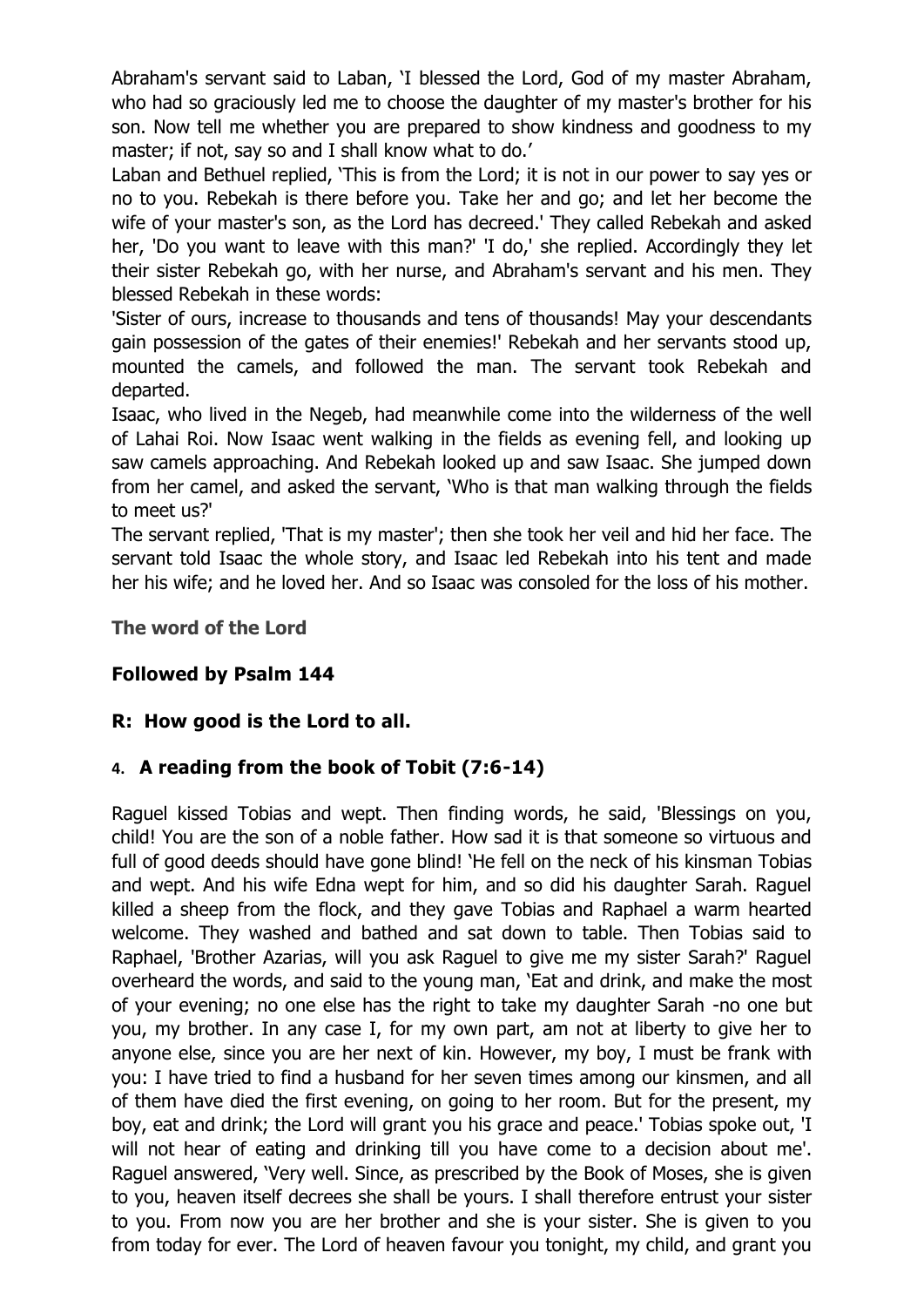his grace and peace. 'Raguel called for his daughter Sarah, took her by the hand and gave her to Tobias with these words, 'I entrust her to you; the law and the ruling recorded in the Book of Moses assign her to you as your wife. Take her; take her home to your father's house with a good conscience. The God of heaven grant you a good journey in peace. Then he turned to her mother and asked her to fetch him writing paper. He drew up the marriage contract, how he gave his daughter as bride to Tobias according to the ordinance in the Law of Moses. After this they began to eat and drink.

#### **The word of the Lord**

#### **Followed by Psalm 32**

#### **R: The Lord fills the earth with his love.**

#### **5. A reading from the book of Tobit (8:4-8)**

On the evening of their marriage, Tobias said to Sarah. 'You and I must pray and petition our Lord to win his grace and protection. 'They began praying for protection, and this was how he began: 'You are blessed, O God of our fathers; blessed, too, is your name for ever and ever. Let the heavens bless you and all things you have made for evermore. It was you who created Adam, you who created Eve his wife to be his help and support; and from these two the human race was born. It was you who said, "It is not good that the man should be alone; let us make him a helpmate like himself." And so I do not take my sister for any lustful motive; I do it in singleness of heart. Be kind enough to have pity on her and on me and bring us to old age together.' And together they said, 'Amen, Amen'.

#### **The word of the Lord**

#### **Followed by Psalm 102 with a choice of antiphon**

#### **R: The Lord is compassion and love**

**or**

#### **R: The love of the Lord is everlasting upon those who hold him in fear.**

#### **6. A reading from the Song of Songs (2: 8-10. 14. 15; 8: 6-7)**

I hear my Beloved. See how he comes leaping on the mountains, bounding over the hills'. My Beloved is like a gazelle, like a young stag. See where he stands behind our wall. He looks in at the window, he peers through the lattice. My beloved lifts up his voice, says to me, 'Come then, my love, lovely one, come". My dove, hiding in the clefts of the rock, in the coverts of the cliff, show me your face, let me hear your voice; for your voice is sweet and your face is beautiful. My beloved is mine and I am his. Set me like a seal on your heart, like a seal on your arm. For love is strong as Death, jealousy relentless as Sheol. The flash of it is a flash of fire, a flame of the Lord himself. Love no flood can quench, no torrents drown.

#### **The word of the Lord.**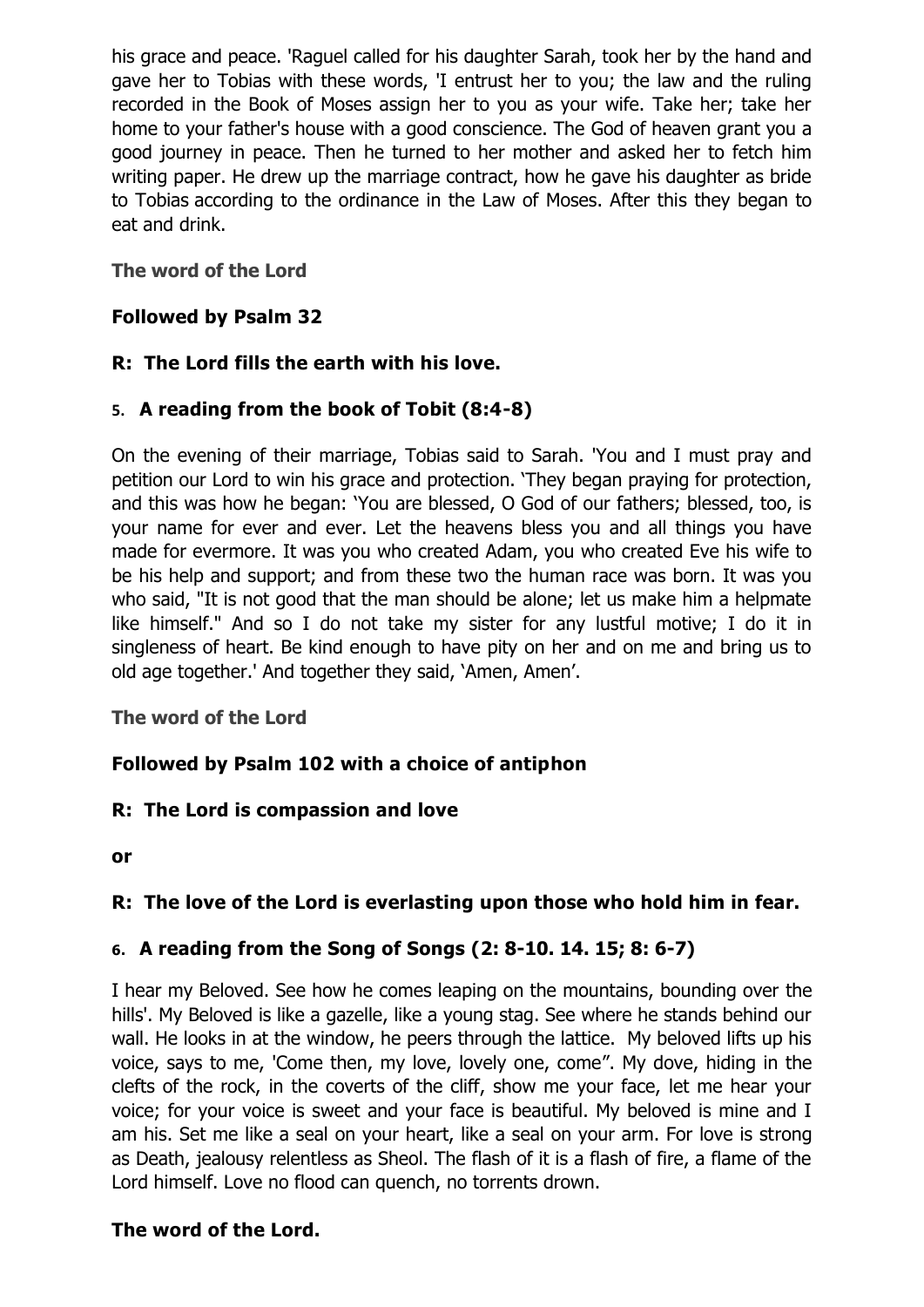#### **Followed by Psalm 102 with a choice of antiphon**

#### **R: O blessed are those who fear the Lord.**

**or**

#### **R: Indeed thus shall be blessed the man who fears the Lord.**

#### **7. A Reading from the book of Ecclesiasticus (26: 1-4. 13-16)**

Happy the husband of a really good wife; the number of his days will be doubled. A perfect wife is the joy of her husband, he will live out the years of his life in peace. A good wife is the best of portions, reserved for those who fear the Lord; rich or poor, they will be glad of heart; cheerful of face, whatever the season. The grace of a wife will charm her husband, her accomplishments will make him stronger. A silent wife is a gift from the Lord, no price can be put on a well-trained character. A modest wife is a boon twice over, a chaste character cannot be weighed on scales. Like the sun rising over the mountains of the Lord, the beauty of a good wife in a well-kept house.

#### **The word of the Lord.**

#### **Followed by Psalm 33 with a choice of antiphon**

### **R: I will bless the Lord at all times.**

**Or** 

#### **R: Taste and see that the Lord is good.**

#### **8. A reading from the prophet Jeremiah (31:31-34)**

See, the days are coming - it is the Lord who speaks - when I will make a new covenant with the House of Israel and the House of Judah, but not a covenant like the one I made with their ancestors on the day I took them by the hand to bring them out of the land of Egypt. No, this is the covenant I will make with the House of Israel when those days arrive - it is the Lord who speaks. Deep within them I will plant my Law, writing it on their hearts. Then I will be their God and they shall be my people. There will be no further need for neighbour to try to teach neighbour, or brother to say to brother, 'Learn to know the Lord!' No, they will all know me, the least no less than the greatest - it is the Lord who speaks.

#### **The word of the Lord.**

#### **Followed by Psalm 111 with a choice of antiphon**

**R: Happy the man who takes delight in the Lord's commands or R: Alleluia!**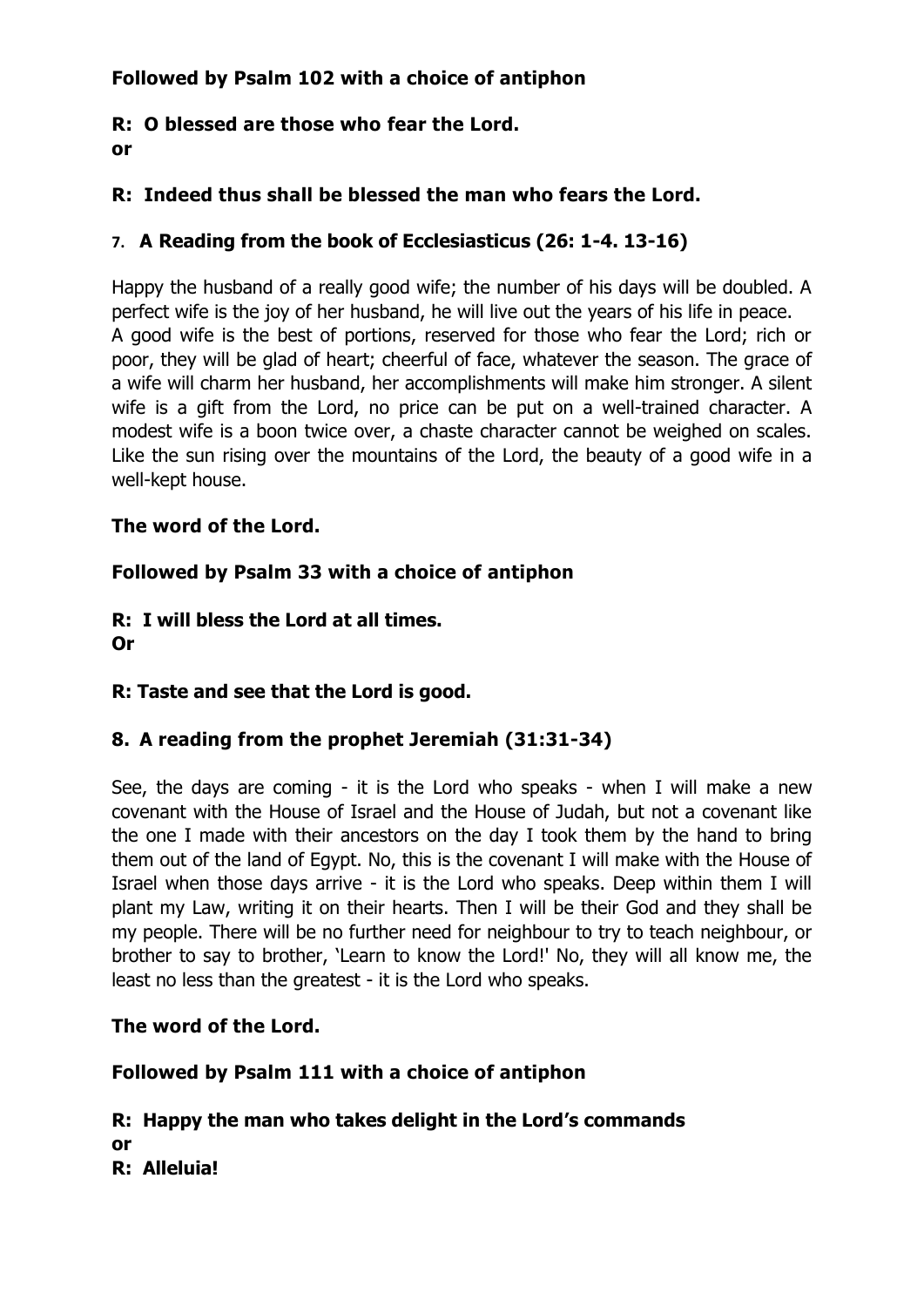# **FIRST READING FROM THE NEW TESTAMENT (In the Easter Season)**

#### 1. **A reading from the book of the Apocalypse (19:1.5-9)**

I, John, seemed to hear the great sound of a huge crowd in heaven, singing, 'Alleluia! Victory and glory and power to our God! , Then a voice came from the throne; it said, 'Praise our God, you servants of his and all who, great or small, revere him '. And I seemed to hear the voices of a huge crowd, like the sound of the ocean or the great roar of thunder, answering, 'Alleluia! The reign of the Lord our God Almighty has begun; let us be glad and joyful and give praise to God, because this is the time for the marriage of the Lamb. His bride ready, and she has been able to dress herself in dazzling white linen, because her linen is made of the good deeds of the saints. 'The angel said, 'Write this: Happy are those who are invited to the wedding feast of the Lamb.'

#### **The word of the Lord.**

**Followed by psalm 148 with a choice of antiphon:**

**R: Praise the name of the Lord**

**R: Alleluia!**

### **SECOND READING FROM THE NEW TESTAMENT**

#### **1. A reading from the letter of St Paul to the Romans (8:31-35. 37-39)**

With God on our side who can be against us? Since God did not spare his own Son, but gave him up to benefit us all, we may be certain, after such a gift, that he will not refuse anything he can give. Could anyone accuse those that God has chosen? When God acquits, could anyone condemn? Could Christ Jesus? No! He not only died for us - he rose from the dead, and there at God's right hand he stands and pleads for us.

Nothing therefore can come between us and the love of Christ, even if we are troubled or worried or being persecuted, or lacking, food or clothes, or being threatened or even attacked. These are the trials through which we triumph, by the power of him who loved us.

For I am certain of this: neither death nor life, no angel, no prince, nothing that exists, nothing still to come, not any power, or height or depth, nor any created thing, can ever come between us and the love of God made visible in Christ Jesus our Lord.

#### **The word of the Lord**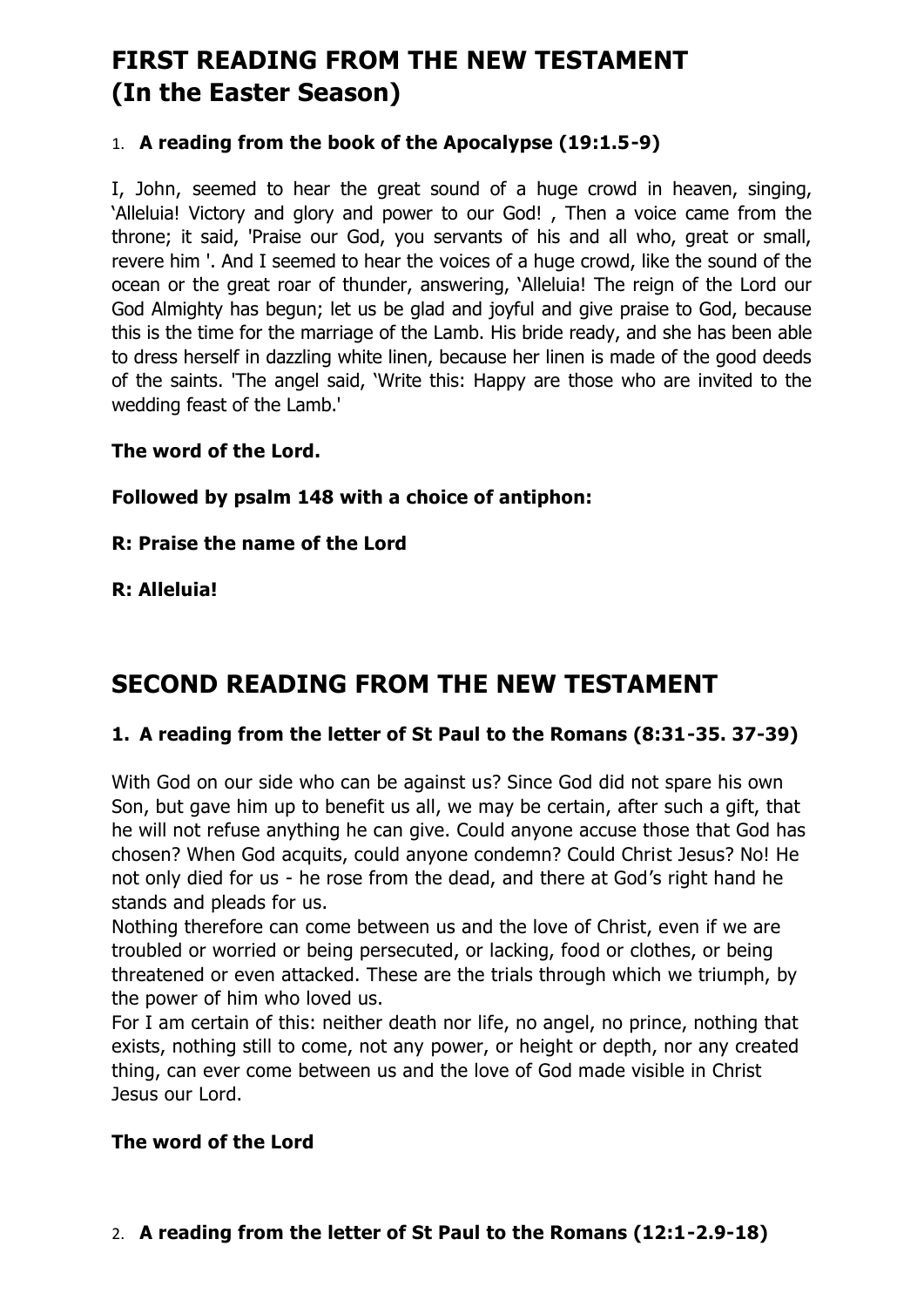Think of God's mercy, my brothers, and worship him, I beg you, in a way that is worthy of thinking beings, by offering your living bodies as a holy sacrifice, truly pleasing to God. Do not model yourselves on the behaviour of the world around you, but let your behaviour change, modelled by your new mind. This is the only way to discover the will of God and know what is good, what it is that God wants, what is the perfect thing to do.

Do not let your love be a pretence, but sincerely prefer good to evil. Love each other as much as brothers should, and have a profound respect for each other. Work for the Lord with untiring effort and with great earnestness of spirit. If you have hope, this will make you cheerful. Do not give up if trials come; and keep on praying. If anyone is in need you must share with them; and you should make hospitality your special care. Bless those who persecute you: never curse them, bless them. Rejoice with those who rejoice and be sad with those in sorrow. Treat everyone with equal kindness; never be condescending but make real friends with the poor. Do not allow yourself to become self-satisfied. Never repay evil with evil but let everyone see that you are interested only in the highest ideals. Do all you can to live at peace with everyone.

#### **The word of the Lord.**

#### 3. **A reading from the letter of St Paul to the Romans (12:31-13:8)**

Be ambitious for the higher gifts. And I am going to show you a way that is better than any of them. If I have all the eloquence of men or of angels, but speak without love, I am simply a gong booming or a cymbal clashing. If I have the gift of prophecy, understanding all the mysteries there are, and knowing everything, and if l have faith in all its fullness, to move mountains, but without love, then I am nothing at all. If I give away all that I possess, piece by piece, and if I even let them take my body to burn it, but am without love, it will do me no good whatever. Love is always patient and kind; it is never jealous; love is never boastful or conceited; it is never rude or selfish; it does not take offence, and is not resentful.

Love takes no pleasure in other people's sins but delights in the truth: it is always ready to excuse, to trust, to hope, and to endure whatever comes. Love does not come to an end.

#### **The word of the Lord.**

#### **4. A Reading from the first letter of St. Paul to the Corinthians**

#### **(6: 13-15.17-20)**

The body is not meant for fornication; it is for the Lord, and the Lord for the body. God, who raised the Lord from the dead, will by his power raise us up too.

You know, surely, that your bodies are members making up the body of Christ. But anyone who is joined to the Lord is one spirit with him.

Keep away from fornication. All the other sins are committed outside the body; but to fornicate is to sin against your own body. Your body, you know, is the temple of the Holy Spirit, who is in you since you received him from God. You are not your own property; you have been bought and paid for. That is why you should use your body for the glory of God.

#### **The word of the Lord.**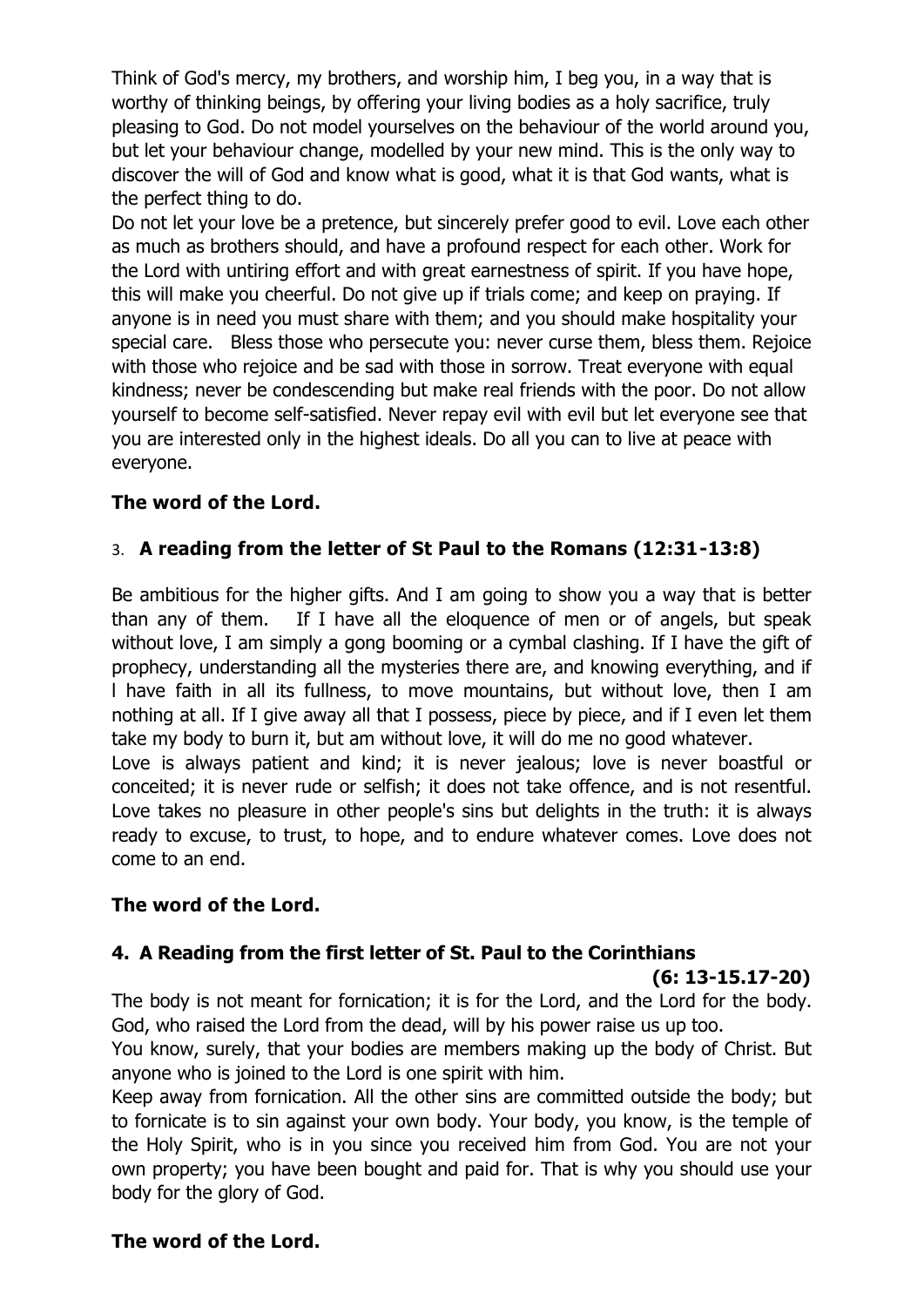#### 5. **A reading from the letter of St Paul to the Colossians (3:12-17)**

You are God's chosen race, his saints; he loves you, and you should be clothed in sincere compassion, in kindness and humility, gentleness and patience. Bear with one another; forgive each other as soon as a quarrel begins. The Lord has forgiven you; now you must do the same. Over all these clothes, to keep them together and complete them, put on love. And may the peace of Christ reign in your hearts, because it is for this that you were called together as parts of one body. Always be thankful. Let the message of Christ, in all its richness, find a home with you. Teach each other, and advise each other, in all wisdom. With gratitude in your hearts sing psalms and hymns and inspired songs to God and never say or do anything except in the name of the Lord Jesus, giving thanks to God the Father through him.

#### **The word of the Lord.**

#### **6. A reading from the letter of St Paul to the Ephesians (5: 2. 21-33)**

Follow Christ by loving as he loved you, giving himself up in our place.

Give way to one another in obedience to Christ. Wives should regard their husbands as they regard the Lord, since as Christ is head of the Church and saves the whole body, so is a husband the head of his wife; and as the Church submits to Christ, so should wives to their husbands, in everything.

Husbands should love their wives just as Christ loved the Church and sacrificed himself for her to make her holy. He made her clean by washing her in water with a. form of words, so that when he took her to himself she would be glorious, with no speck or wrinkle or anything like that, but holy and faultless. In the same way, husbands must love their wives as they love their own bodies: for a man to love his wife is for him to love himself. A man never hates his own body, but he feeds it and looks after it; and that is the way Christ treats the Church, because it is his body and we are its living parts. For this reason, a man must leave his father and mother and be joined to his wife, and the two will become one body. This mystery has many implications; but I am saying it applies to Christ and the Church. To sum up; you too, each one of you, must love his wife as he loves himself; and let every wife respect her husband.

#### **The word of the Lord.**

#### 7. **A Reading from the first letter of St. Peter (3: 1-9)**

Wives should be obedient to their husbands. Then, if there are some husbands who have not yet obeyed the word, they may find themselves won over, without a word spoken, by the way their wives behave, when they see how faithful and conscientious they are. Do not dress up for show: doing up your hair, wearing gold bracelets and fine clothes; all this should be inside, in a person's heart, imperishable: the ornament of a sweet and gentle disposition - this is. what is precious in the sight of God. That was how the holy women of the past dressed themselves attractively they hoped in God and were tender and obedient to their husbands; like Sarah, who was obedient to Abraham, and called him her lord. You are now her children, as long as you live good lives and do not give way to fear or worry.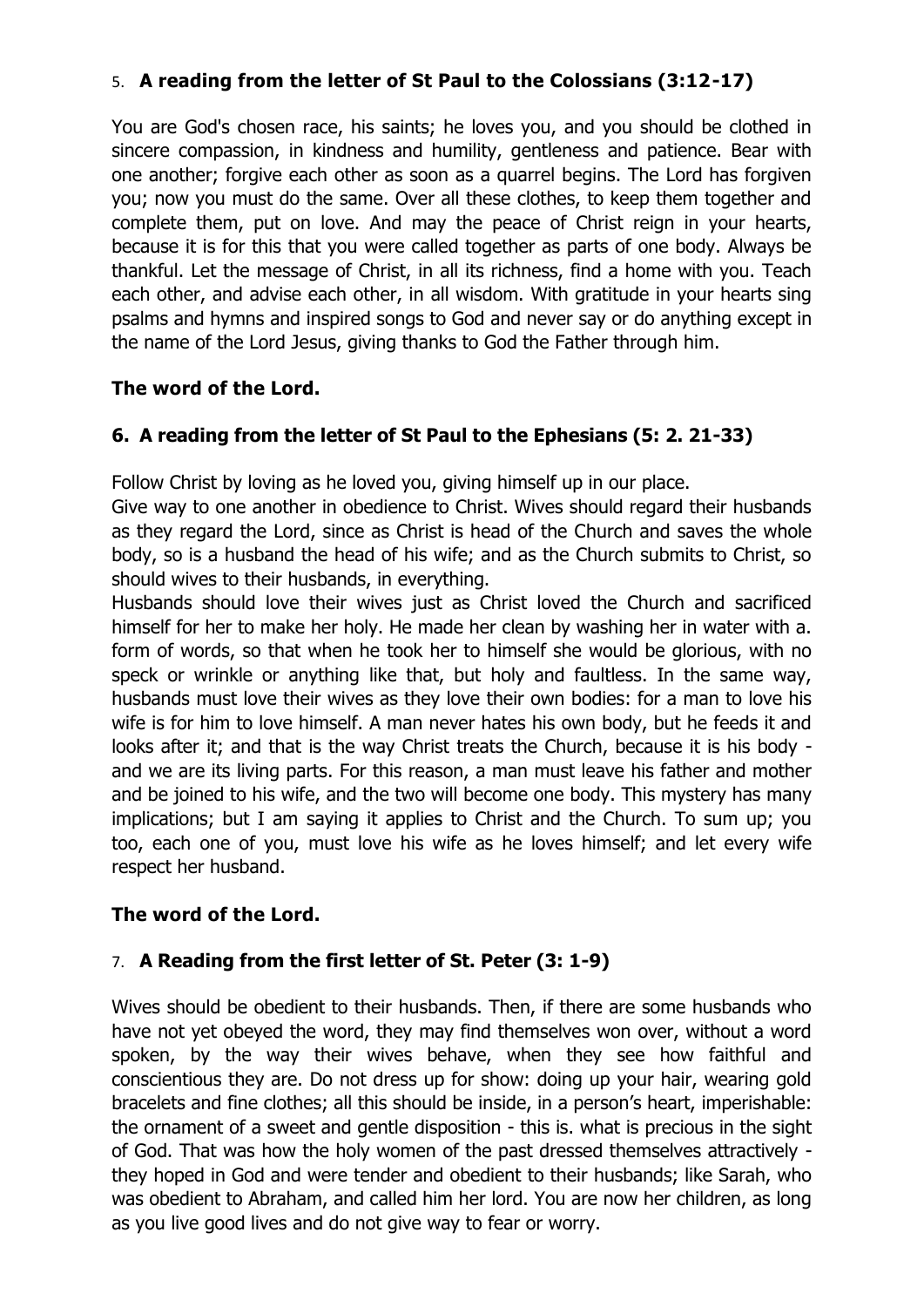In the same way, husbands must always treat their wives with consideration in their life together, respecting a woman as one who, though she may be the weaker partner, is equally an heir to the life of grace. This will stop anything from coming in the way of your prayers.

Finally: you should all agree among yourselves and be sympathetic; love the brothers, have compassion and be self -effacing. Never pay back one wrong with another one; instead, pay back with a blessing. That is what you are called to do, so that you inherit a blessing yourself.

#### **The word of the Lord.**

#### 8. **A Reading from the first letter of St. John (3:18-24)**

My children, our love is not to be just words or mere talk, but something real and active; only by this can we be certain that we are children of the truth and be able to quieten our conscience in his presence, whatever accusations it may raise against us, because God is greater than our conscience and he knows everything.

My dear people, if we cannot be condemned by our own conscience, we need not be afraid in God's presence, and whatever we ask him, we shall receive, because we keep his commandments and live the kind of life that he wants. His commandments are these: that we believe in the name of his Son Jesus Christ and that we love one another as he told us to.

Whoever keeps his commandments lives in God and God lives in him. We know that he lives in us by the Spirit that he has given us.

#### **The word of the Lord.**

#### 9. **A reading from the first letter of St John (4:7-12)**

My dear people, let us love one another since love comes from God and everyone who loves is begotten by God and knows God.

Anyone who fails to love can never have known God, because God is love. God's love for us was revealed when God sent into the world his only Son so that we could have life through him; this is the love I mean: not our love for God, but God's love for us when he sent his Son to be the sacrifice that takes our sins away.

My dear people, since God has loved us so much, we too should love one another. No one has ever seen God; but as long as we love one another God will live in us and his love will be complete in us.

#### **The word of the Lord.**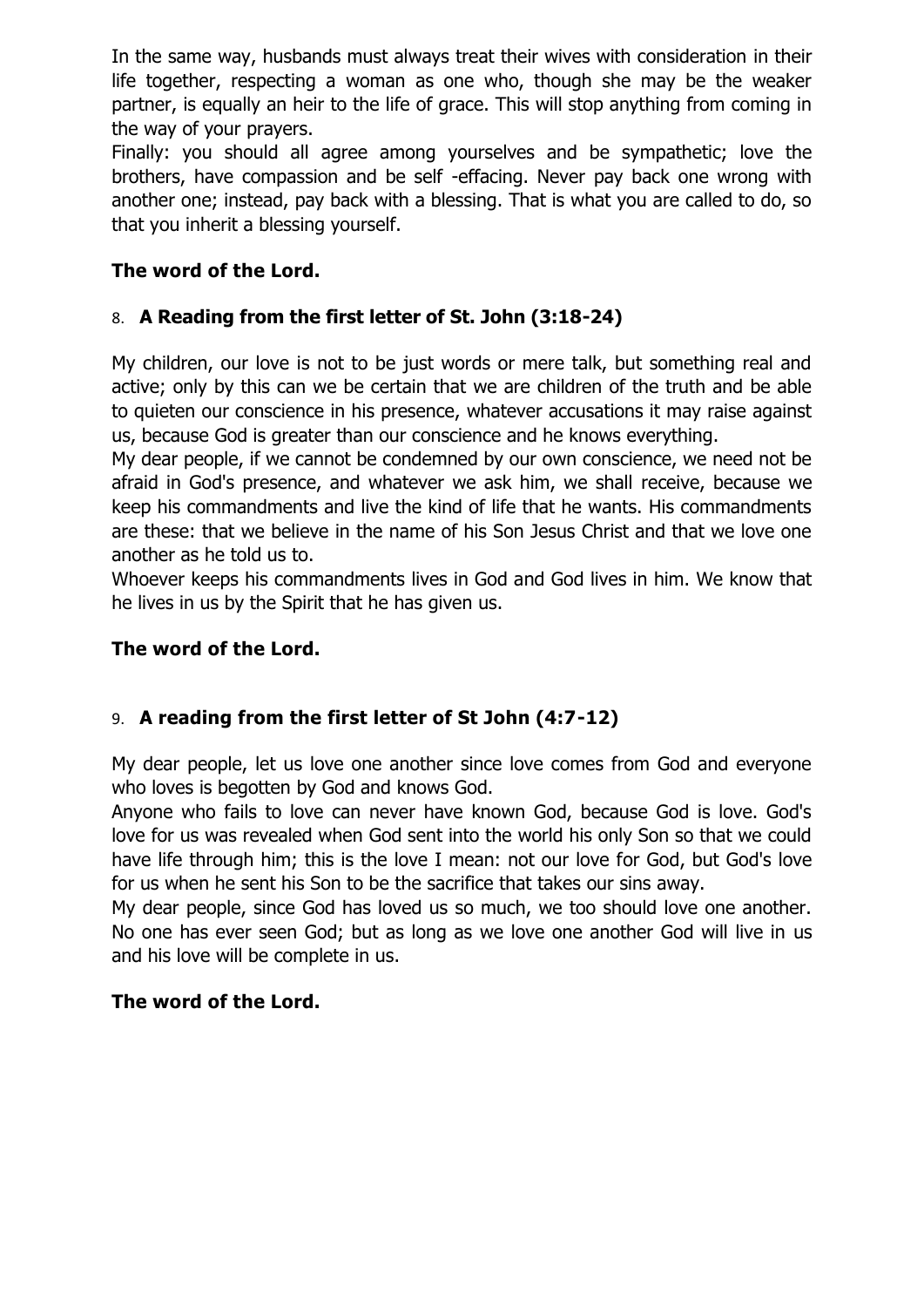## **GOSPEL READINGS**

#### 1. **A reading from the Holy Gospel according to Matthew (5:1-12)**

Seeing the crowds, Jesus went up the hill. There he sat down and was joined by his disciples. Then he began to speak. This is what he taught them:

'How happy are the poor in spirit; theirs is the kingdom of heaven. Happy the gentle: they shall have the earth for their heritage. Happy those who mourn: they shall be comforted. Happy those who hunger and thirst for what is right: they shall be satisfied. Happy the merciful: they shall have mercy shown them. Happy the pure in heart: they shall see God. Happy the peacemakers: they shall be called sons of God. Happy those who are persecuted in the cause of right: theirs is the kingdom of heaven. 'Happy are you when people abuse you and persecute you and speak all kinds of calumny against you on my account. Rejoice and be glad, for your reward will be great in heaven.'

#### **The Gospel of the Lord.**

#### **2. A Reading from the holy Gospel according to Matthew (5:13-16)**

Jesus said to his disciples: 'You are the salt of the earth. But if salt becomes tasteless, what can make it salty again?

It is good for nothing, and can only be thrown out to be trampled underfoot by men.

You are the light of the world. A city built on a hilltop cannot be hidden. No one lights a lamp to put it under a tub; they put it on the lamp-stand where it shines for everyone in the house. In the same way your light must shine in the sight of men, so that, seeing your good works, they may give the praise to your Father in heaven.'

#### **The Gospel of the Lord.**

#### 3. **A Reading from the Holy Gospel according to Matthew (7: 21. 24-29)**

Jesus said to his disciples: 'It is not those who say to me, "Lord, Lord", who will enter the kingdom of heaven, but the person who does the will of my Father in heaven. 'Therefore, everyone who listens to these words of mine and acts on them will be like a sensible man who built his house on rock. Rain came down, floods rose, gales blew and hurled themselves against that house, and it did not fall: it was founded on rock. But everyone who listens to these words of mine and does not act on them will be like a stupid man who built his house on sand. Rain came down, floods rose, gales blew and struck that house, and it fell; and what a fall it had!' Jesus had now finished what he wanted to say, and his teaching made a deep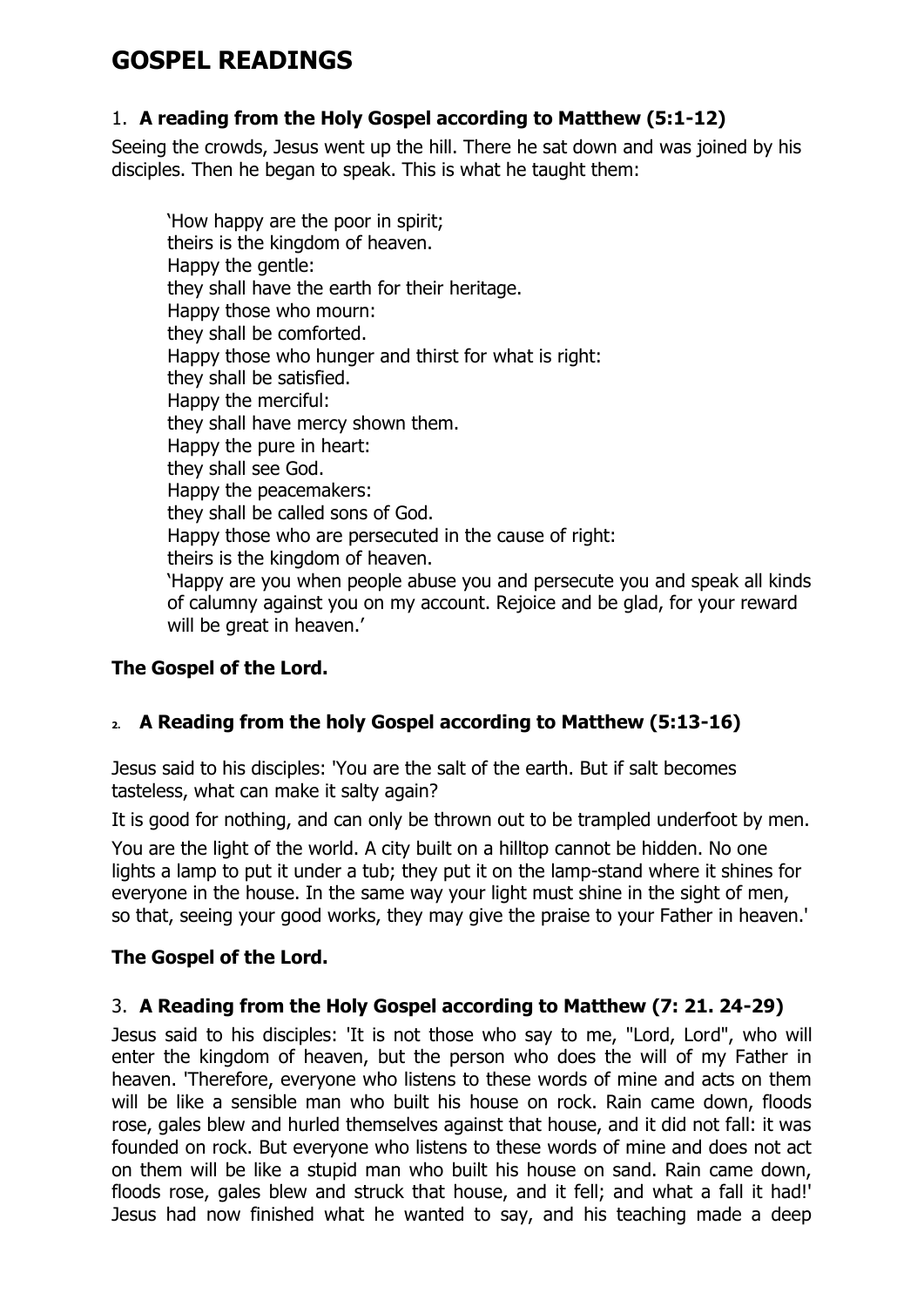impression on the people because he taught them with authority, and not like their own scribes.

#### **The Gospel of the Lord.**

#### 4. **A reading from the Holy Gospel according to Matthew (19:3-6)**

Some Pharisees approached Jesus. and to test him they said. 'Is it against the Law for a man to divorce his wife on any pretext whatever?' He answered, 'Have you not read that the creator from the beginning made them male and female and that he said: This is why a man must leave father and mother, and cling to his wife, and the two become one body? They are no longer two, therefore, but one body. So then, what God has united, man must not divide.'

#### **The Gospel of the Lord**

#### **5. A reading from the Holy Gospel according to Matthew (22:35–40)**

A lawyer, to disconcert Jesus, put a question, 'Master. which is the greatest commandment of the Law?' Jesus said, 'You must love the Lord your God with all your heart, with all your soul, and with all your mind. This is the greatest and the first commandment. The second resembles it: You must love your neighbour as yourself. On these two commandments hang the whole Law, and the Prophets also.'

#### **The Gospel of the Lord.**

#### **6. A reading from the Holy Gospel according to Mark (10:6-9)**

Jesus said. 'From the beginning of creation God made them male and female. This is why a man must leave father and mother and the two become one body. They are no longer two, therefore, but one body. So then, what God has united. man must not divide.'

#### **The Gospel of the Lord.**

#### **7. A reading from the Holy Gospel according to John (2:1-11)**

There was a wedding at Cana in Galilee. The mother of Jesus was there, and Jesus and his disciples had also been invited. When they ran out of wine, since the wine provided for the wedding was all finished, the mother of Jesus said to him, 'They have no wine.' Jesus said 'Woman why turn to me? My hour has not come yet' His mother said to the servants, 'Do whatever he tells you.' There were six stone water jars standing there, meant for the ablutions that are customary among the Jews: each could hold twenty or thirty gallons. Jesus said to the servants, 'Fill the jars with water,' and they filled them to the brim. 'Draw some out now,' he told them, 'and take it to the steward.' They did this; the steward tasted the water, and it had turned into wine. Having no idea where it came from - only the servants who had drawn the water knew - the steward called the bridegroom and said, 'People generally serve the best wine first, and keep the cheaper sort till the guests have had plenty to drink, but you have kept the best wine till now.'

This was the first of the signs given by Jesus: it was given at Cana in Galilee. He let his glory be seen, and his disciples believed in him.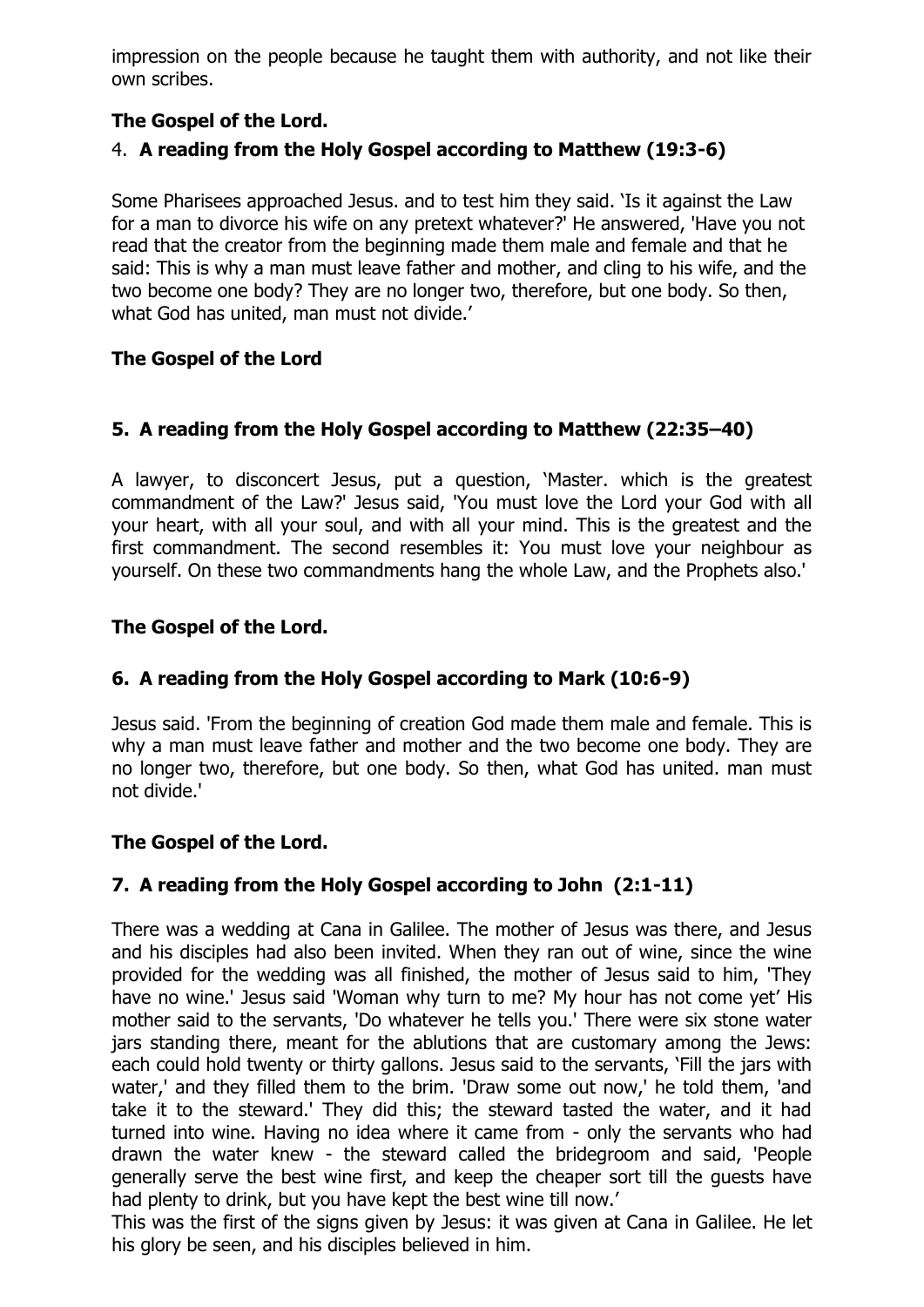#### **The Gospel of the Lord.**

#### **8. A reading from the Holy Gospel according to John (15:9-12)**

Jesus said to his disciples:

'As the Father has loved me, so I have loved you. Remain in my love. If you keep my commandments you will remain in my love, just as I have kept my Father's commandments and remain in his love. I have told you this so that my own joy may be in you and your joy be complete. This is my commandment: love one another, as I loved you.

#### **The Gospel of the Lord.**

#### 9. **A reading from the Holy Gospel according to John (15:12–16)**

Jesus said to his disciples: 'This is my commandment: love one another, as I have loved you. A man can have no greater love than to lay down his life for his friends. You are my friends, if you do what I command you. I shall not call you servants any more, because a servant does not know his master's business; I call you friends, because I have made known to you everything I have learnt from my Father. You did not choose me, no, I chose you; and I commissioned you to go out and to bear fruit, fruit that will last; and then the Father will give you anything you ask him in my name.

#### **The Gospel of the Lord.**

#### **10. A Reading from the Holy Gospel according to John (17: 20-26)**

Jesus raised his eyes to heaven and said:

'Holy Father, I pray not only for these, but for those also who through their words will believe in me. May they all be one. Father, may they be one in us, as you are in me and I am in you, so that the world may believe it was you who sent me. I have given them the glory you gave to me, that they may be one as we are one. With me in them and you in me, may they be so completely one that the world will realise that it was you who sent me and that I have loved them as much as you loved me. Father, I want those you have given me to be with me where I am, so that they may always see the glory you have given me because you loved me before the foundation of the world. Father, Righteous One, the world has not known you, but I have known you, and these have known that you have sent me. I have made your name known to them and will continue to make it known, so that the love with which you loved me may be in them, and so that I may be in them.'

#### **The Gospel of the Lord.**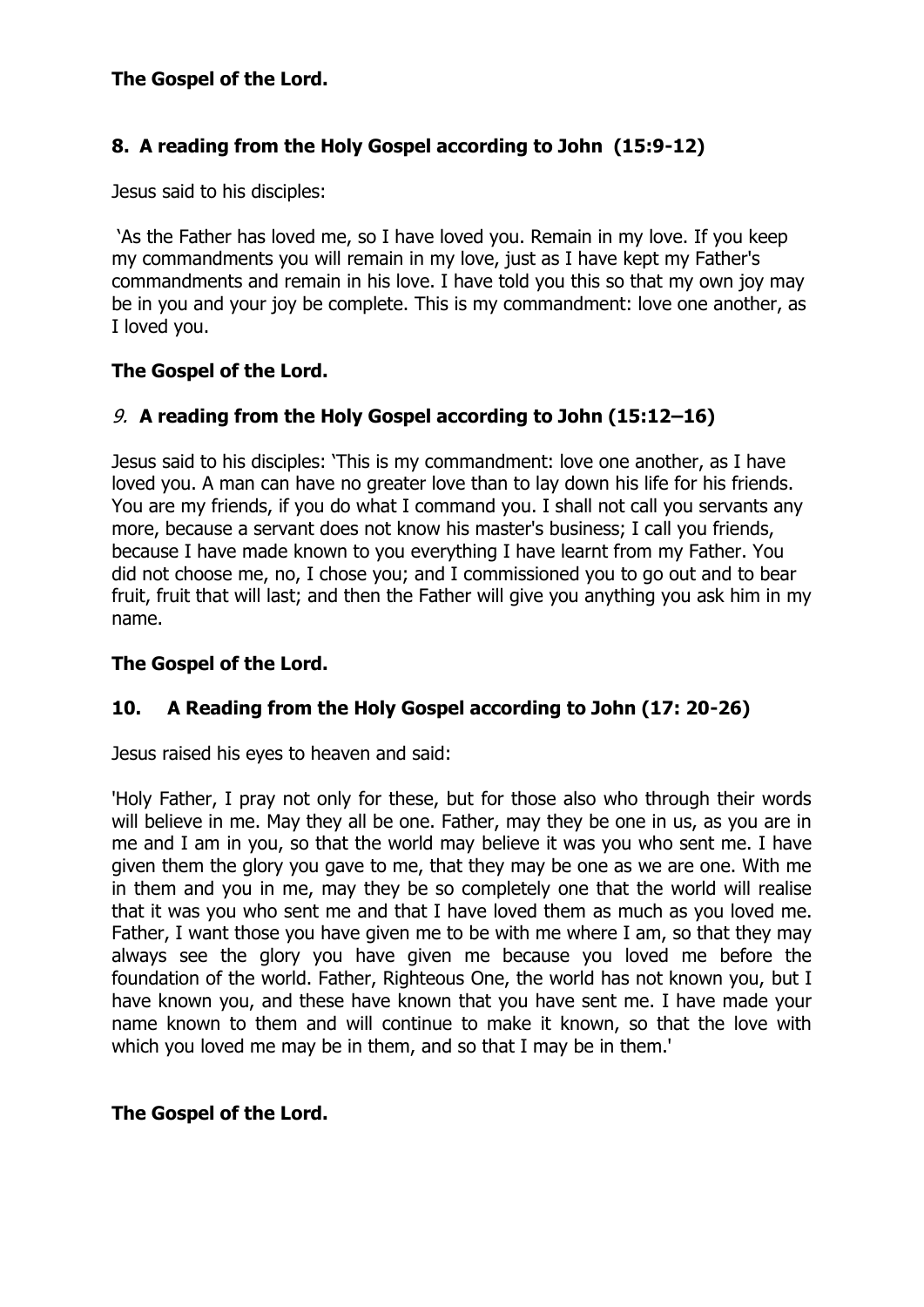### **CHECKLIST BRIDEGROOM/BRIDE**

#### **PRE-MARRIAGE COURSE**

**Course booked Certificate delivered to priest** 

#### **CHURCH LAW REQUIREMENTS**

GROOM BRIDE CATHOLIC PARTY(IES) GROOM BRIDE NON-CATHOLIC PARTY

Baptismal Certificate Baptismal Certificate (less than six months)

Confirmation Certificate Statutory Declaration

of Freedom Statutory Declaration of Freedom

Letter of Consent if a minor<br>
Letter of Consent if a minor

#### **CIVIL LAW REQUIREMENTS**

#### **GROOM BRIDE**

Marriage Authority certificates delivered to priest

**WEDDING CEREMONY DATE: ………………… TIME: ………………………**

Nuptial Mass

Readings chosen

Readings agreed with priest

Readers invited

Two official witnesses chosen

Order of service proof sent to priest

Order of service completed

Organist booked

Music chosen

Music agreed with priest

Flowers arranged (optional)

Photographer booked (optional)

Videographer booked (optional)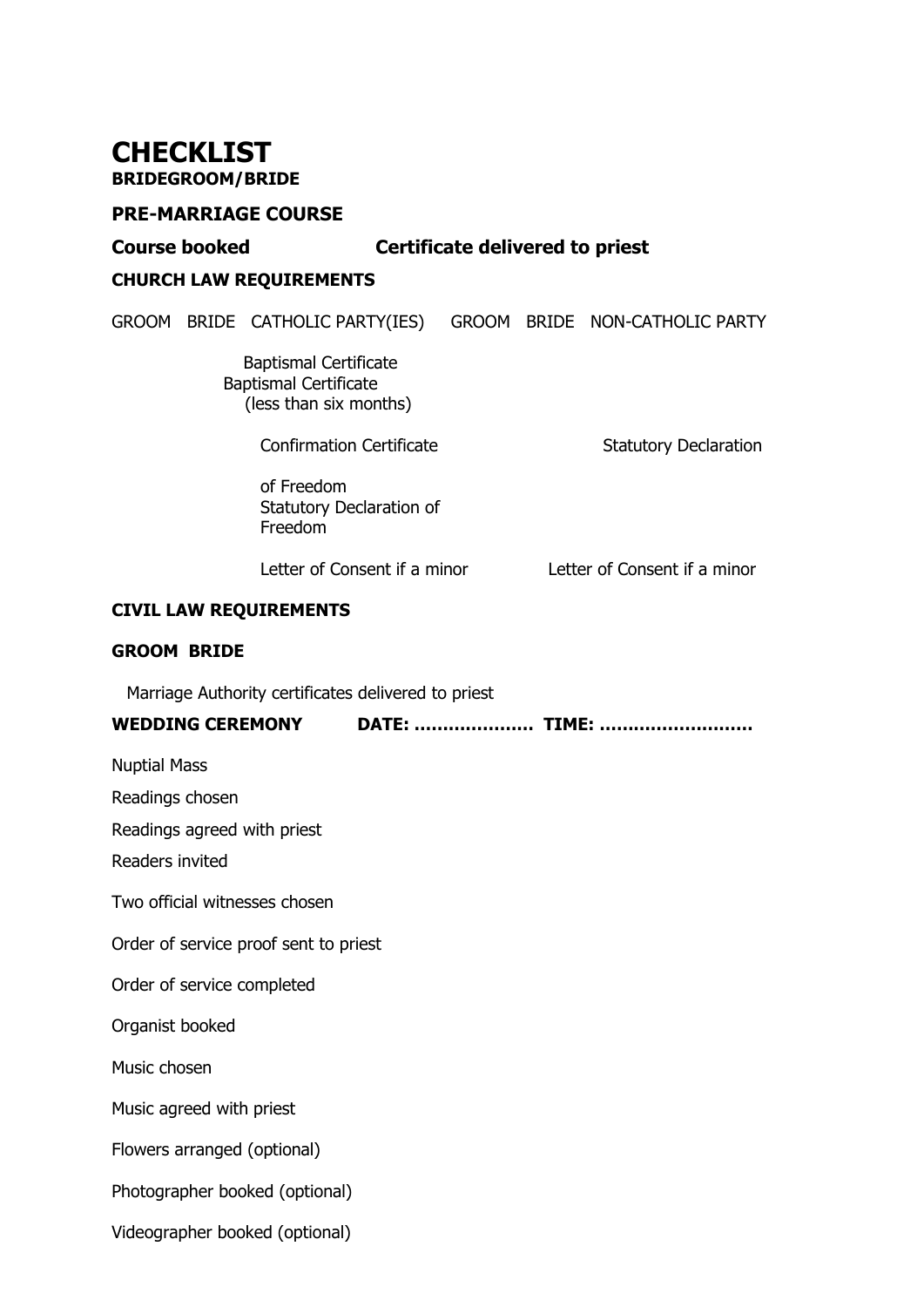**CHURCH FEE**

Church fee paid

**WEDDING REHEARSAL DATE:…………………… TIME: ……………………**

# **Important Notes for Priests and couples preparing for marriage overseas**

**Marriages** 

France:

France: Birth certificates for all parties (up-to-date copies of birth certificates for French Nationals) and please remember that for all marriages taking place in France the French Bishops require a Letter of Intention from each party to accompany the marriage papers. The following guidance has been obtained from the French Church in London to assist couples who are marrying in France and who are required to submit with their marriage documents a letter of intention. "declaration" or "lettre d'intention"

This is an opportunity for each of you (and they must be done personally by each one of you) to give expression in your own words of the meaning you attach to the commitment you are about to make. It is important to make explicit mention of the 4 "pillars" of Christian marriage – freedom, fidelity, indissolubility, fecundity (openness to children). For the rest you may express yourselves as you so choose. It can make it easier to make this a personal statement if you compose it as letter that you address to your fiancé (e), but that is a personal choice for you. It should be written in French, if possible, as it is the French Bishops who require it as part of the official marriage dossier. You are encouraged to keep a copy of your text so that you may, in the course of the years, reread it together and refresh your sense of commitment to one another. Please give as much time as you can to this task, as you will find it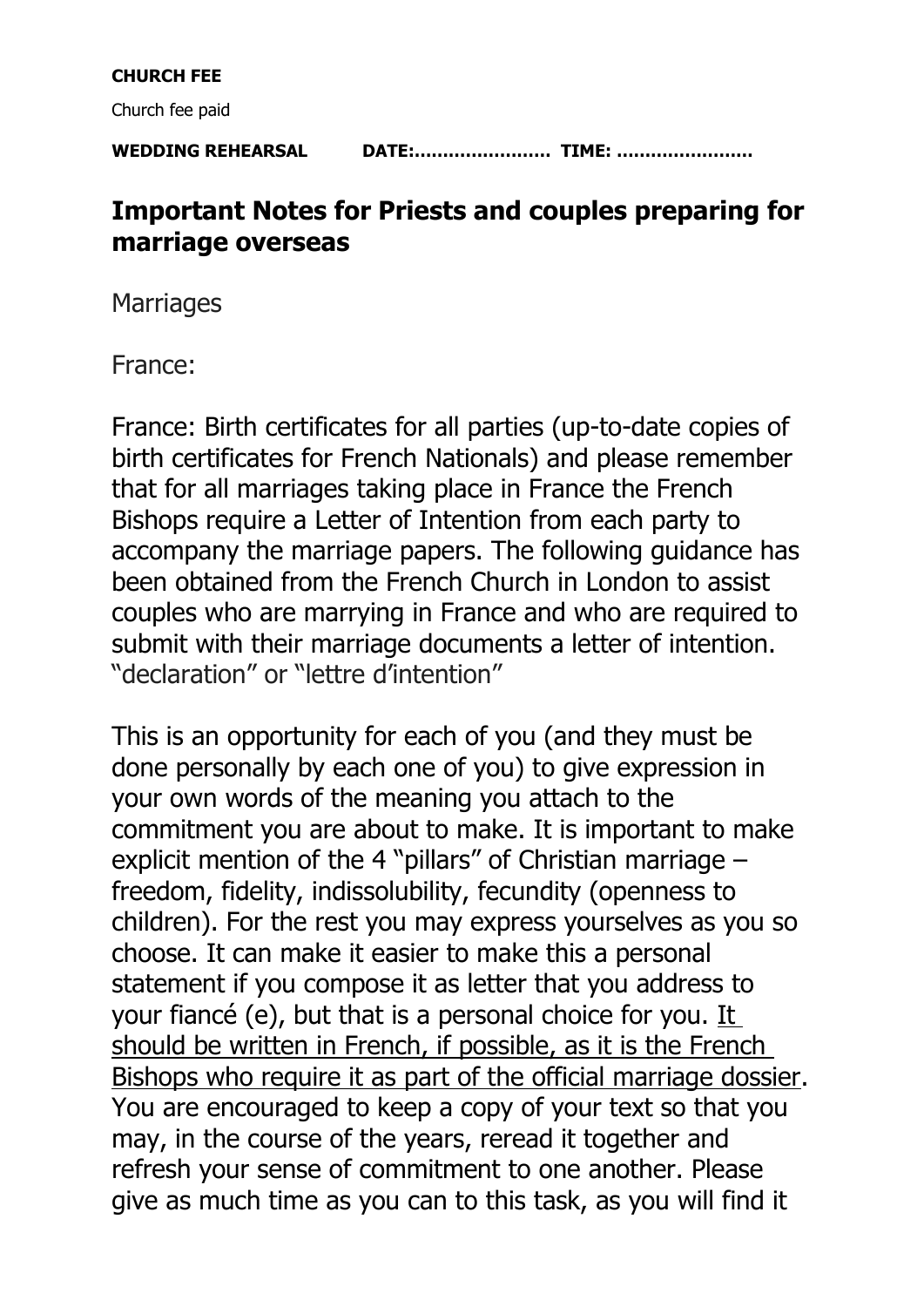immensely beneficial in terms of making explicit the fundamental meaning of your marriage commitment.

Suggested wording

# **Dear…**

I N N am free to marry I see marriage as an exclusive covenant of love between husband and wife Marriage is a lifelong commitment to my wife/husband I will be faithful to my wife/husband for life and I am open to welcoming children into our marriage **Signed Date** 

Spain:

Please remember that along with the pre-nuptial papers and supporting documentation an additional requirement of the Spanish Bishops Conference is a copy of the photo page of the passport together with a copy of the birth certificates for both parties.

Hong Kong:

Copies of birth certificates are required.

Ireland:

If you are asked to celebrate a marriage in Ireland you must be added to the Temporary Solemnisers' Register. There are forms available from some Irish dioceses, but requirements vary. It is best to seek clarification from the PP of the place of marriage. Letters of Support and Testimonials must be obtained by the Chancery Office here.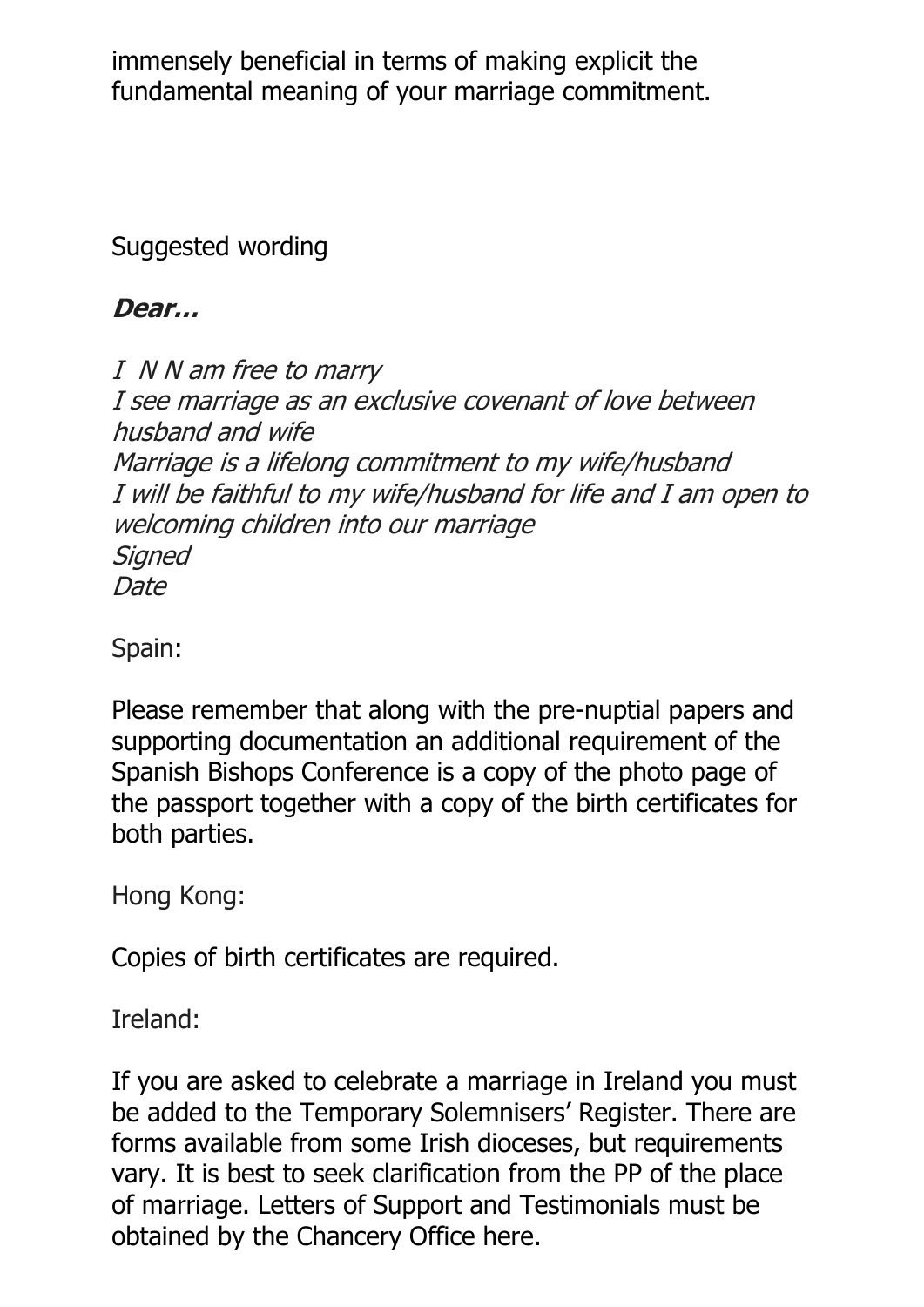IMPORTANT: Please note that in DISPARITY OF CULT cases only, Irish dioceses now require an authenticated copy of the birth certificate of the unbaptised party. This can be authenticated by either the solicitor dealing with their Statutory Declaration or by the priest dealing with their marriage paperwork. The authentication should state: 'This is a true copy of the birth certificates of (name)' should be signed, dated and stamped with the solicitor/parish seal/stamp

# Italy:

A number of Italian dioceses will no longer allow couples who are not resident in the diocese where the marriage is due to take place or who have no connection at all with the chosen place of marriage to celebrate their marriage in that place. Please ask the couple to check with the priest and the local diocese in before they finalise arrangements that the marriage will be allowed. Recently we have had papers returned to the diocese by an Italian diocese where a priest and a wedding planner had agreed to a marriage knowing that the local diocesan law would not allow the couple to celebrate their marriage in that diocese as neither of them had any association with the church in Italy. Some Italian dioceses are now passing local diocesan laws which apply to what they refer to as "Tourist Marriages" and are forbidding priests to celebrate a marriage where the couple has no connection with the church concerned and are not resident in the particular diocese. This will have implications especially when couples entrust all their plans to a wedding planner who then seeks to engage a local priest for the marriage. Please advise couples who are not Italian that they must check with the local diocese as to any restrictions concerning marriages of non-Italians in Italy.

We never send papers or entrust papers to a Wedding Planner.

A few reminders: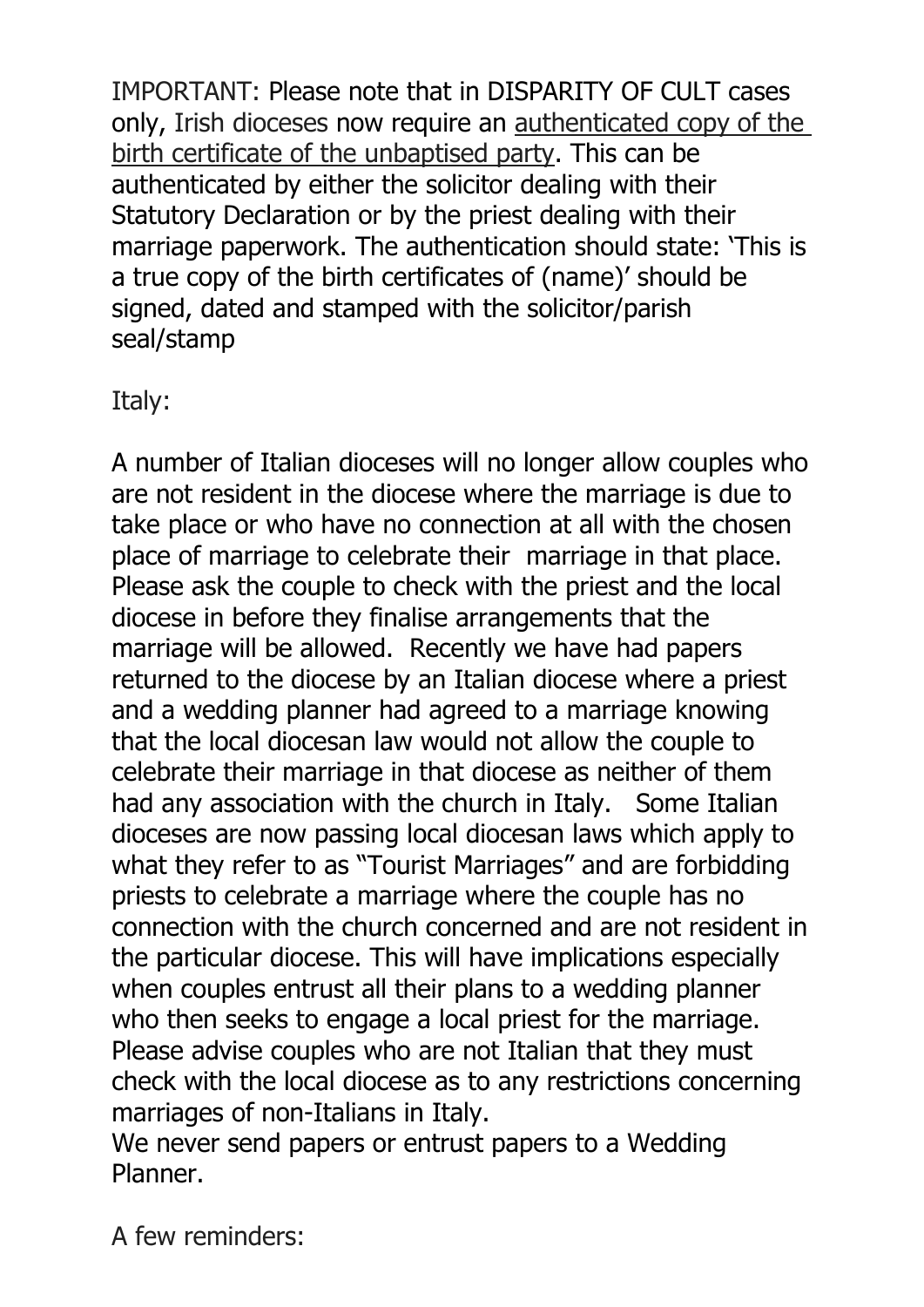Papers concerning marriages that are taking place outside the diocese are sent from one diocesan curia to another. When sending paperwork to the diocese please do not include the original copies of the blue Registrar's Certificate for Marriage. These needs to be either sent directly to the place of marriage or given to the couple to take with them to the church where they are to marry (if these have not already been sent there by the Local Registrar) Please do not put them with the Pre-Nuptial papers. It is very difficult to have a new set issued should the originals be lost on-route.

Please ensure that all pre-nuptial forms are completed in full and that they are dated and signed by the couples and by the Priest/Deacon who has assisted the couple with the paperwork.

Parish Priests and Parochial Administrator are reminded of the importance of giving the permission of Canon 1115 when the marriage is taking place outside of their Parish.

If the Catholic party is domicile in your parish the Parish Priest can grant the mixed religion permission.

The mixed religion permission must be made out to the Catholic parish of the place of marriage and not the parish where the couple have been prepared

When the marriage is been celebrated by a visiting Priest or a Deacon, the Parish Priest or the Assistant Priest must grant the required Delegation of Canon 1108

Papers where there has been a previous marriage (civilly or religious) must be referred to the Southwark Metropolitan Tribunal. A marriage cannot proceed where one of the parties is still bound by a previous union. **NO DATES SHOULD BE FIXED FOR A NEW MARRIAGE UNTIL A PREVIOUS MARRIAGE HAS BEEN INVESTIGATED**.

**Please take a photocopy of all paperwork you send to**